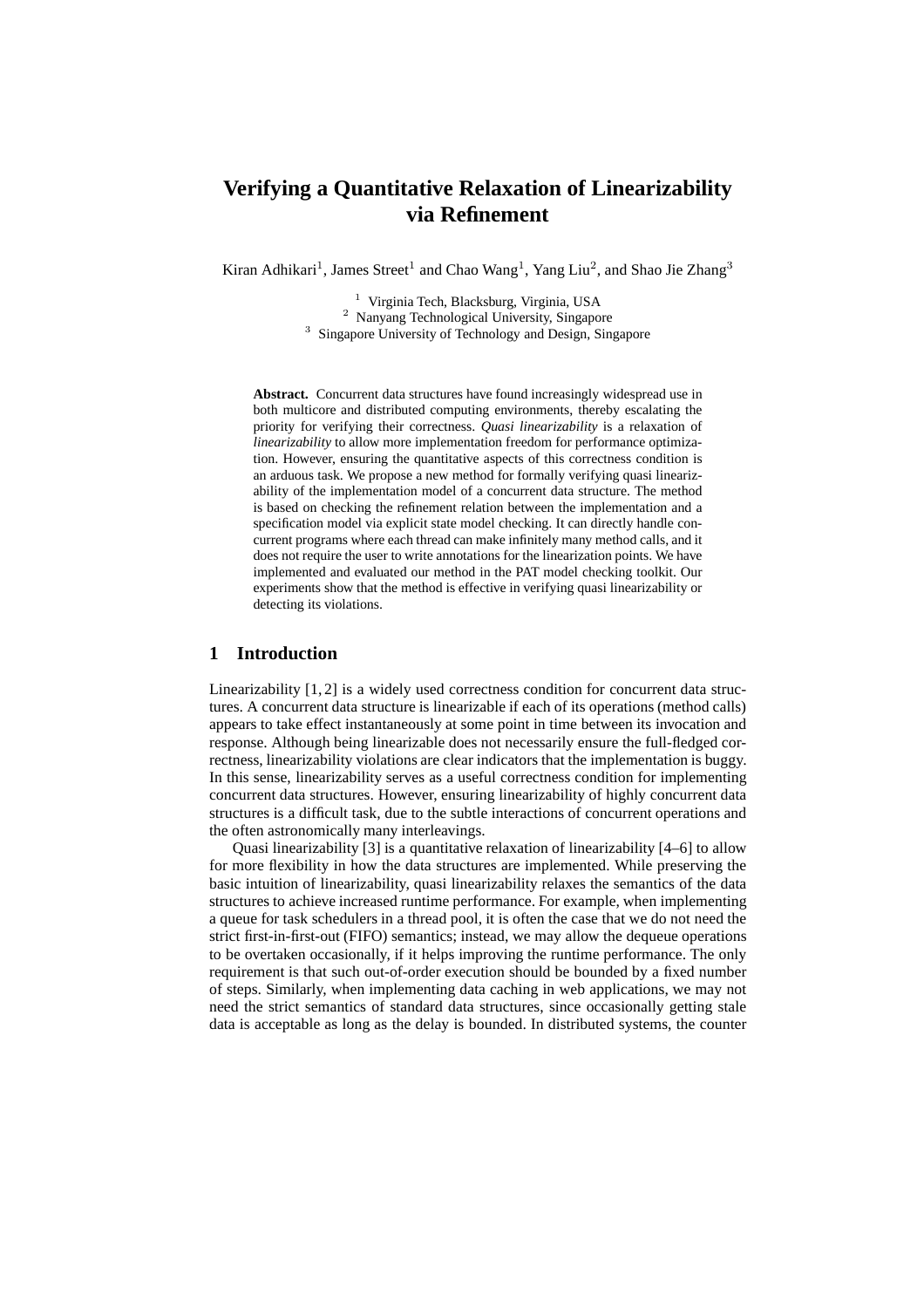for generating unique identifiers may also be allowed to return out-of-order values occasionally.

Despite the advantages of quasi linearizability and its rising popularity (e.g., [4–6]), such relaxed consistency property is difficult for testing and validation. Although there is a large body of work on formally verifying linearizability, for example, the methods based on model checking [7–10], runtime verification [11], and mechanical proofs [12, 13], they cannot directly verify quasi linearizability. Quasi linearizability is harder to verify because, in addition to the requirement of covering all possible interleavings of concurrent events, one needs to accurately analyze the quantitative aspects of these interleavings.

In this paper, we propose the first automated method for formally verifying *quasi* linearizability in the implementation models of concurrent data structures. There are several technical challenges. First, since the number of concurrent operations in each thread is unbounded, the execution trace may be infinitely long. This precludes the use of existing methods such as LineUp [11] because they are based on checking permutations of finite histories. Second, since the method needs to be fully automated, we do not assume that the user will find and annotate the linearization points of each method. This precludes the use of existing methods that are based on either user guidance (e.g., [12, 13]) or annotated linearization points (e.g., [9]).

To overcome these challenges, we rely on explicit state model checking. That is, given an implementation model  $M_{impl}$  and a specification model  $M_{spec}$ , we check whether the set of execution traces of  $M_{impl}$  is a subset of the execution traces of  $M_{spec}$ . Toward this end, we extend a classic refinement checking algorithm so that it can check for the newly defined *quantitative relaxation* of standard refinement relation. Consider a quasi linearizable queue as an example. Starting from the pair of initial states of a FIFO queue specification model and its quasi linearizable implementation model, we check whether all subsequent *state transitions* of the implementation model can match some subsequent *state transitions* of the specification model. To make sure that the verification problem remains decidable, we bound the capacity of the data structure in the model, to ensure that the number of states of the program is finite.

We have implemented the new method in the PAT model checking toolkit [14]. PAT provides the infrastructure for parsing and analyzing the specification and implementation models written in a process algebra language that resembles CSP [15]. Our new method is implemented as a module in PAT, and is compared against the existing module for checking standard refinement relation. Our experiments show that the new method is effective in detecting subtle violations of quasi linearizability. When the implementation model is indeed correct, our method can also generate the formal proof quickly.

The remainder of this paper is organized as follows. We establish notations and review the existing refinement checking algorithm in Section 2. We present the overall flow of our new method in Section 3. In Section 4, we present a manual approach for verifying quasi linearizability based on the existing refinement checking algorithm. This approach is labor intensive and error prone, therefore motivating use to design a fully automated method. We present our fully automated method in Section 5, based on our new algorithm for checking the relaxed refinement relation. We present our experimental results in Sections 6. We review related work in Section 7 and give our conclusions in Section 8.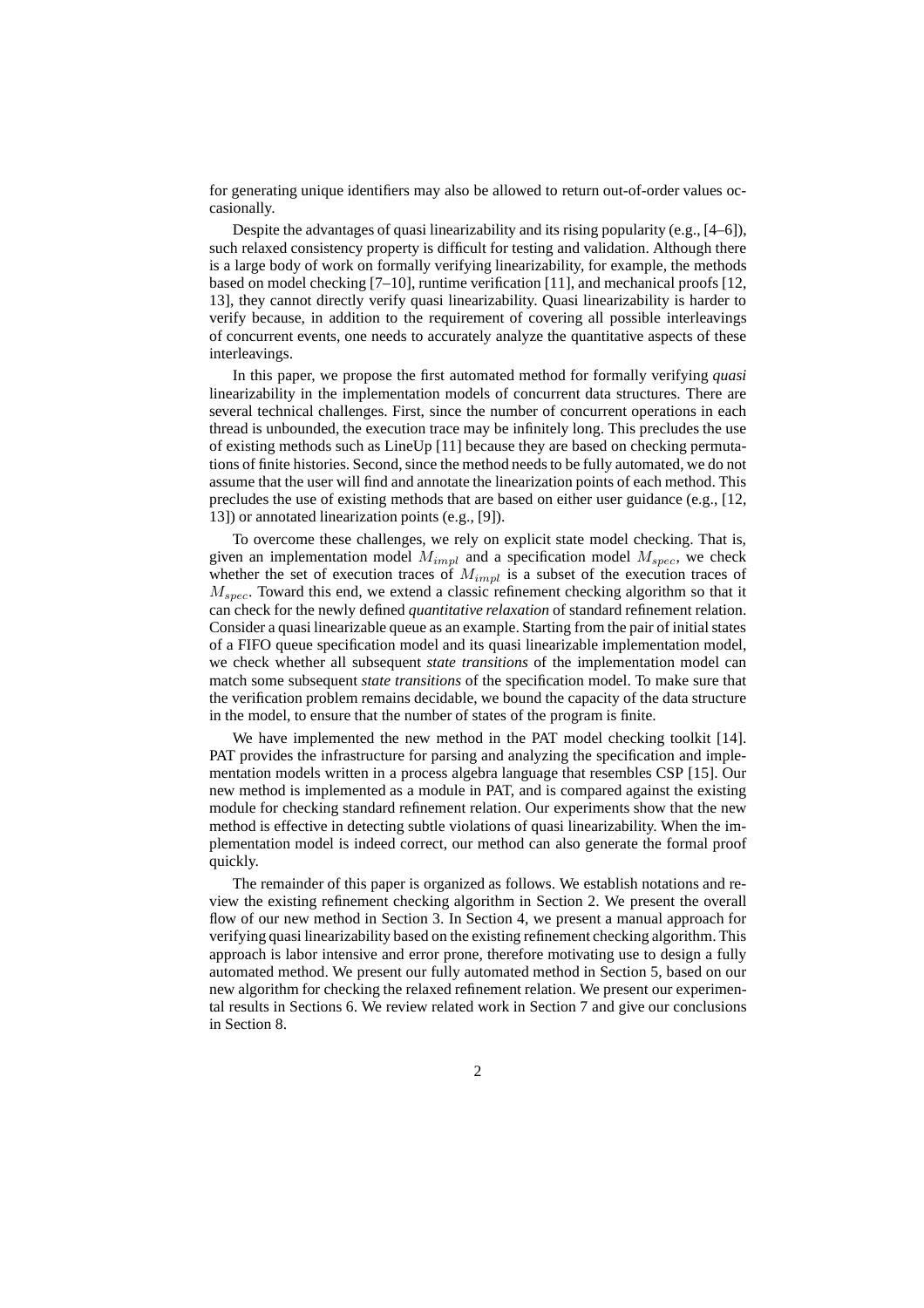# **2 Preliminaries**

We define standard and quasi linearizability in this section, and review an existing algorithm for checking the refinement relation between two labeled transition systems.

#### **2.1 Linearizability**

Linearizability [1] is a safety property of concurrent systems, over sequences of actions corresponding to the invocations and responses of the operations on shared objects. We begin by formally defining the shared memory model.

**Definition 1 (System Models).** *A shared memory model* M *is a 3-tuple structure* (O,  $init<sub>O</sub>, P$ *), where* O is a finite set of shared objects, init<sub>O</sub> is the initial valuation of O, *and* P *is a finite set of processes accessing the objects.* ⊓⊔

Every shared object has a set of states. Each object supports a set of *operations*, which are pairs of invocations and matching responses. These operations are the only means of accessing the state of the object. A shared object is *deterministic* if, given the current state and an invocation of an operation, the next state of the object and the return value of the operation are unique. Otherwise, the shared object is *non-deterministic*. A *sequential specification*<sup>4</sup> of a deterministic (resp. non-deterministic) shared object is a function that maps every pair of invocation and object state to a pair (resp. a set of pairs) of response and a new object state. response and a new object state).

An execution of the shared memory model  $\mathcal{M} = (O, init<sub>O</sub>, P)$  is modeled by a history, which is a sequence of operation invocations and response actions that can be performed on O by processes in P. The behavior of  $M$  is defined as the set,  $H$ , of all possible histories together. A history  $\sigma \in H$  induces an irreflexive partial order  $\langle \sigma \rangle$  on operations such that  $op_1 <_{\sigma} op_2$  if the response of operation  $op_1$  occurs in  $\sigma$  before the invocation of operation  $op_2$ . Operations in  $\sigma$  that are not related by  $\lt_{\sigma}$  are concurrent. A history  $\sigma$  is *sequential* iff  $\lt_{\sigma}$  is a strict total order.

Let  $\sigma|_i$  be the projection of  $\sigma$  on process  $p_i$ , which is the subsequence of  $\sigma$  consisting of all invocations and responses that are performed by  $p_i$  in  $P$ . Let  $\sigma|_{o_i}$  be the projection of  $\sigma$  on object  $o_i$  in O, which is the subsequence of  $\sigma$  consisting of all invocations and responses of operations that are performed on object  $o_i$ . Every history  $\sigma$  of a shared memory model  $\mathcal{M} = (O, init_O, P)$  must satisfy the following basic properties:

- **Correct interaction:** For each process  $p_i \in P$ ,  $\sigma|_i$  consists of alternating invocations and matching responses, starting with an invocation. This property prevents *pipelining*<sup>5</sup> operations.
- **Closedness**<sup>6</sup> **:** Every invocation has a matching response. This property prevents *pending* operations.

<sup>4</sup> More rigorously, the sequential specification is for a *type* of shared objects. For simplicity, however, we refer to both actual shared objects and their types interchangeably in this paper.

<sup>&</sup>lt;sup>5</sup> Pipelining operations mean that after invoking an operation, a process invokes another (same or different) operation before the response of the first operation.

 $6$  This property is not required in the original definition of linearizability in [1]. However adding it will not affect the correctness of our result because by Theorem 2 in [1], for a pending invocation in a linearizable history, we can always extend the history to a complete one and preserve linearizability. We include this property to obviate the discussion for pending invocations.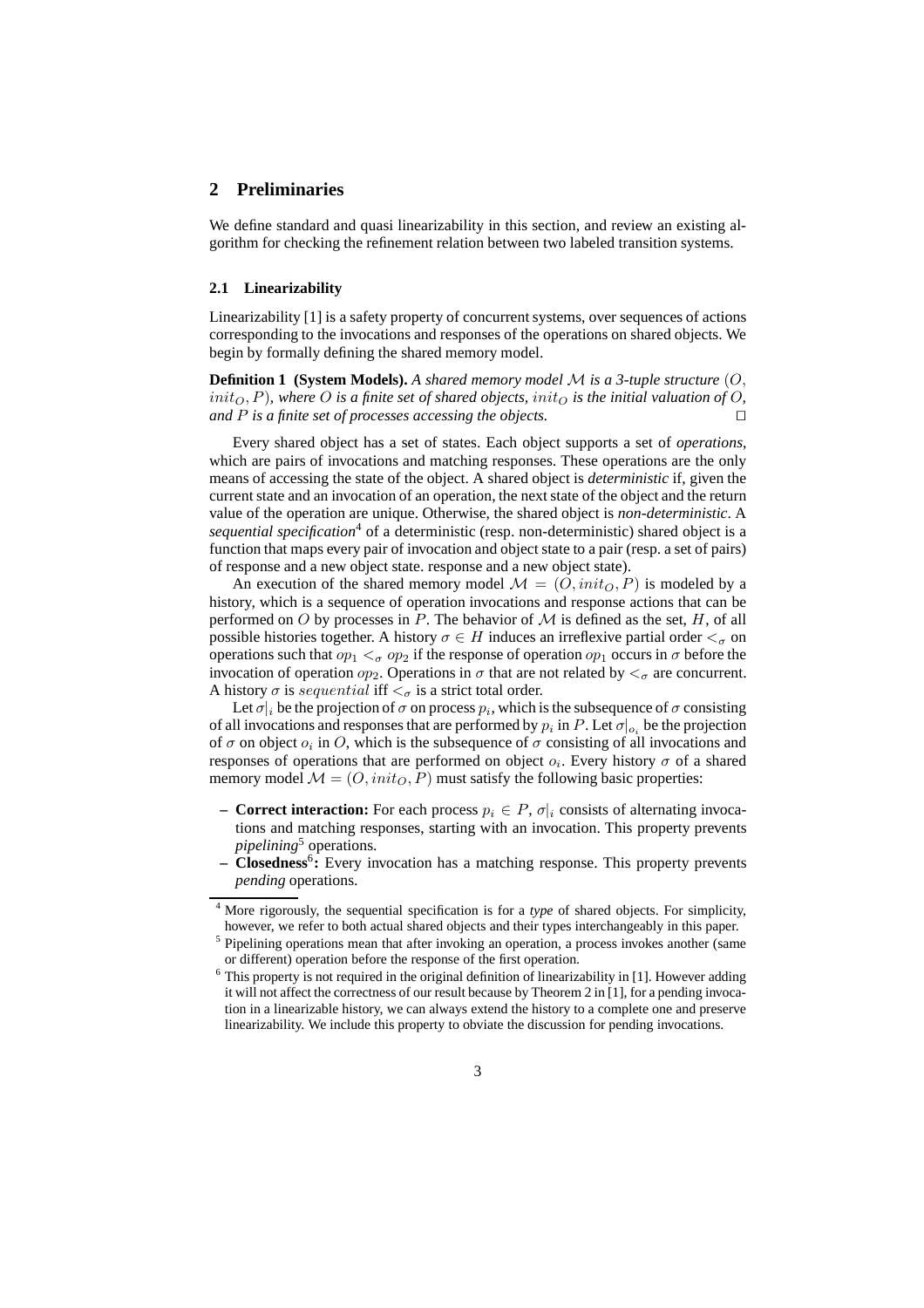A sequential history σ is *legal* if it respects the sequential specifications of the objects. More specifically, for each object  $o_i$ , there exists a sequence of states  $s_0, s_1, s_2$ , ... of object  $o_i$ , such that  $s_0$  is the initial valuation of  $o_i$ , and for all  $j = 1, 2, \ldots$ according to the sequential specification (the function), the j-th invocation in  $\sigma|_{o_i}$  together with state  $s_{j-1}$  will generate the j-th response in  $\sigma|_{o_i}$  and state  $s_j$ . For example, a sequence of read and write operations of an object is *legal* if each read returns the value of the preceding write if there is one, and otherwise it returns the initial value.

Given a history  $\sigma$ , a *sequential permutation*  $\pi$  of  $\sigma$  is a sequential history in which the set of operations as well as the initial states of the objects are the same as in  $\sigma$ .

**Definition 2** (Linearizability). *Given a model*  $M = \{O = \{o_1, \ldots, o_k\}, init_O, P =$  $\{p_1, \ldots, p_n\}$ *). Let H be the behavior of M. M is linearizable if for any history*  $\sigma$  *in* H*, there exists a sequential permutation* π *of* σ *such that*

- *1. for each object*  $o_i$  *(* $1 \leq i \leq k$ ),  $\pi|_{o_i}$  is a legal sequential history (i.e.,  $\pi$  respects the *sequential specification of the objects), and*
- *2. for every op<sub>1</sub> and op<sub>2</sub> in*  $\sigma$ *, if*  $op_1 <_{\sigma} op_2$ *, then*  $op_1 <_{\pi} op_2$  *(i.e.,*  $\pi$  *<i>respects the run-time ordering of operations).* ⊓⊔

Linearizability can be equivalently defined as follows. In every history  $\sigma$ , if we assign increasing time values to all invocations and responses, then every operation can be shrunk to a single time point between its invocation time and response time such that the operation appears to be completed instantaneously at this time point [16, 17]. This time point is called its *linearization point*.

#### **2.2 Quasi Linearizability**

For two histories  $\sigma$  and  $\sigma'$  such that one is the permutation of the other, we define their distance as follows. Let  $\sigma = e_1, e_2, e_3, \ldots, e_n$  and  $\sigma' = e'_1, e'_2, e'_3, \ldots, e'_n$ . Let  $\sigma[e]$ and  $\sigma' [e]$  be the indices of the event e in histories  $\sigma$  and  $\sigma'$ , respectively. The distance between the two histories, denoted  $\Delta(\sigma, \sigma')$ , is defined as follows:

$$
\Delta(\sigma, \sigma') = max_{e \in \sigma} \{ |\sigma'[e] - \sigma[e]| \} .
$$

In other words, the distance between  $\sigma$  and  $\sigma'$  is the maximum distance that an event in  $\sigma$  has to move to arrive at its position in  $\sigma'$ .

While measuring the distance between two histories, we often care about only a subset of method calls. For example, in a concurrent queue, we may care about the ordering of enqueue and dequeue operations while ignoring calls to size operation. In the remaining of this work, we use words enq and deq for the interests of space. Furthermore, we may allow deq operations to be executed out of order, but keep enq operations in order. In such case, we need a way to add ordering constraints on a subset of the methods of the shared object.

Let  $Domain(o)$  be the set of all operations of a shared object o. Let  $d \subset Domain(o)$ be a subset of operations. Let  $Powerset(Domain(o))$  be the set of all subsets of  $Domain(o)$ . Let  $D \subset Powerset(Domain(o))$  be a subset of the powerset.

**Definition 3 (Quasi Linearization Factor).** *A* quasi-linearization factor *is a function*  $Q_O: D \to \mathbb{N}$ , where D is a subset of the powerset and  $\mathbb{N}$  is the set of natural numbers.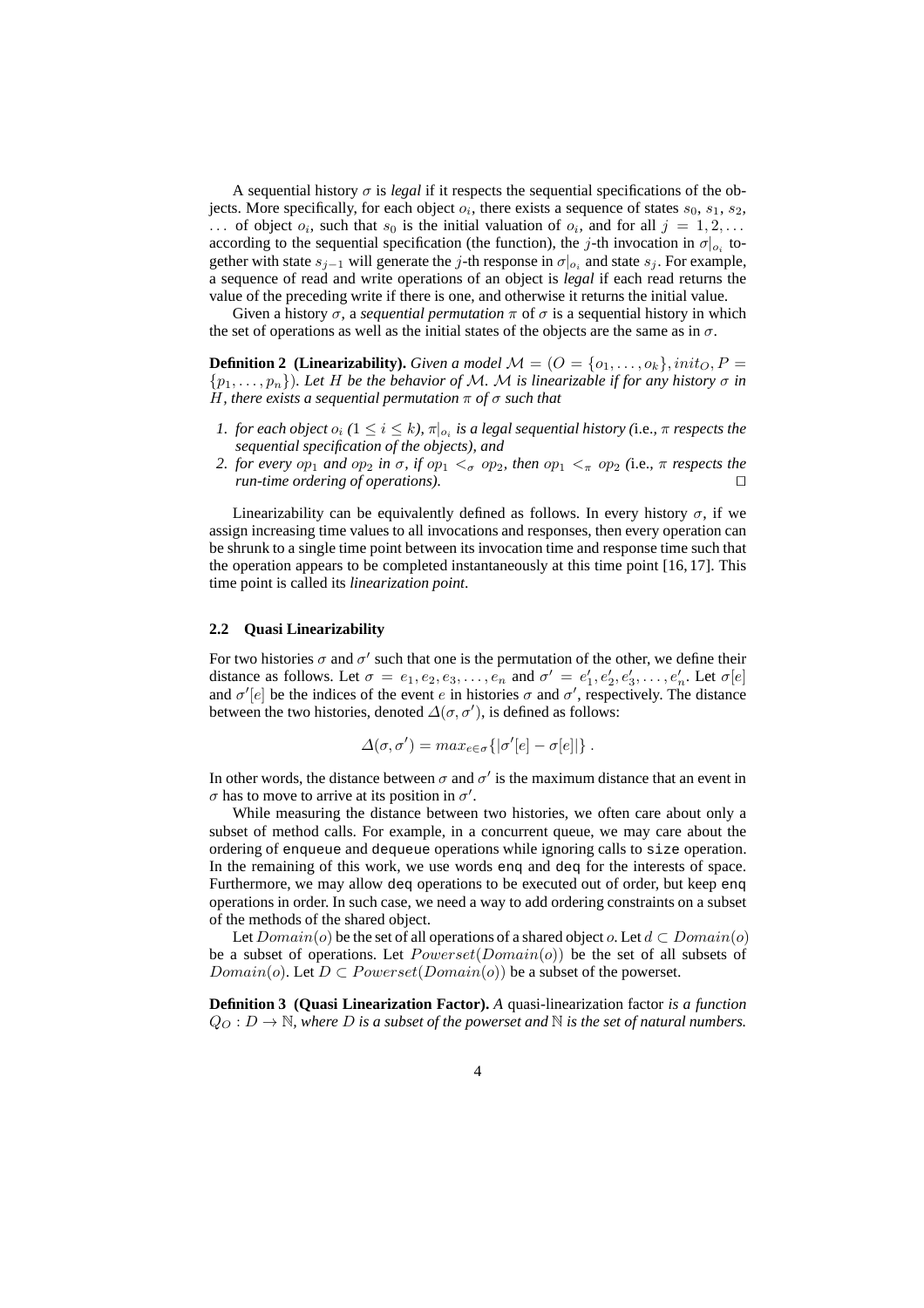

**Fig. 1.** Execution traces of a queue. Only the first trace (at the top) is linearizable. The second trace is not linearizable, but is 1-quasi linearizable. The third trace is only 2-quasi linearizable.

*Example 1.* For a bounded queue that stores a set X of non-zero data items, we have  $Domain(\text{queue}) = \{eq.x, deg.x, deg.0 \mid x \in X\}$ , where  $eng.x$  denotes the enqueue operation for data x,  $deq.x$  denotes the dequeue operation for data x, and  $deq.0$  indicates that the queue is empty. We may define two subsets of Domain(queue):

$$
d_1 = \{enq.y \mid y \in Y\},
$$
  
\n
$$
d_2 = \{deq.y \mid y \in Y\}.
$$

Let  $D = \{d_1, d_2\}$ , where  $d_1$  is the subset of deq events and  $d_2$  is the subset of enq events. The distance between  $\sigma$  and  $\sigma'$ , after being projected to subsets  $d_1$  and  $d_2$ , is defined as  $\Delta(\sigma|_{d_1}, \sigma'|_{d_2})$ . If we require that the enq calls follow the FIFO order and the deq calls be out-of-order by at most  $K$  steps, the quasi-linearization factor  $Q_{\{\text{queue}\}} : D \to \mathbb{N}$  is defined as follows:

$$
\begin{array}{l} Q_{\{\text{queue}\}}(d_1) = 0\,, \\ Q_{\{\text{queue}\}}(d_2) = K\,. \end{array}
$$

**Definition 4 (Quasi Linearizability).** *Given a model*  $M = \{O = \{o_1, \ldots, o_k\}, init_O,$  $P = \{p_1, \ldots, p_n\}$ . Let H be the behavior of M. M is quasi linearizable under the *quasi factor*  $Q_O$  :  $D \to \mathbb{N}$  *if for any history*  $\sigma$  *in H, there exists a sequential permutation* π *of* σ *such that*

- **–** *for every*  $op_1$  *and*  $op_2$  *in*  $σ$ *, if*  $op_1 <sub>σ</sub>$   $op_2$ *, then*  $op_1 <sub>π</sub>$   $op_2$  *(i.e.,*  $π$  *respects the run-time ordering of operations), and*
- $-$  *for each object*  $o_i$  ( $1 \leq i \leq k$ ), there exists another sequential permutation  $\pi'$  of  $\pi$ *such that*
	- *1.*  $\pi' \big|_{o_i}$  is a legal sequential history (i.e.,  $\pi'$  respects the sequential specification *of the objects) and*
	- 2.  $\Delta((\pi|_{o_i})|_d, (\pi'|_{o_i})|_d) \leq Q_O(d)$  *for all*  $d \in D$ *.*

This definition subsumes the definition for linearizability because, if the quasi factor is  $Q_O(d) = 0$  for all  $d \in D$ , then the objects behaves as a standard linearizable data structure, e.g., a FIFO queue.

*Example 2.* Consider the concurrent execution of a queue as shown in the Fig. 1. In the first part, it is clear that the execution is linearizable, because it is a valid permutation of the sequential history where  $\text{Eng}(Y)$  takes effect before  $\text{Deg}(X)$ . The second part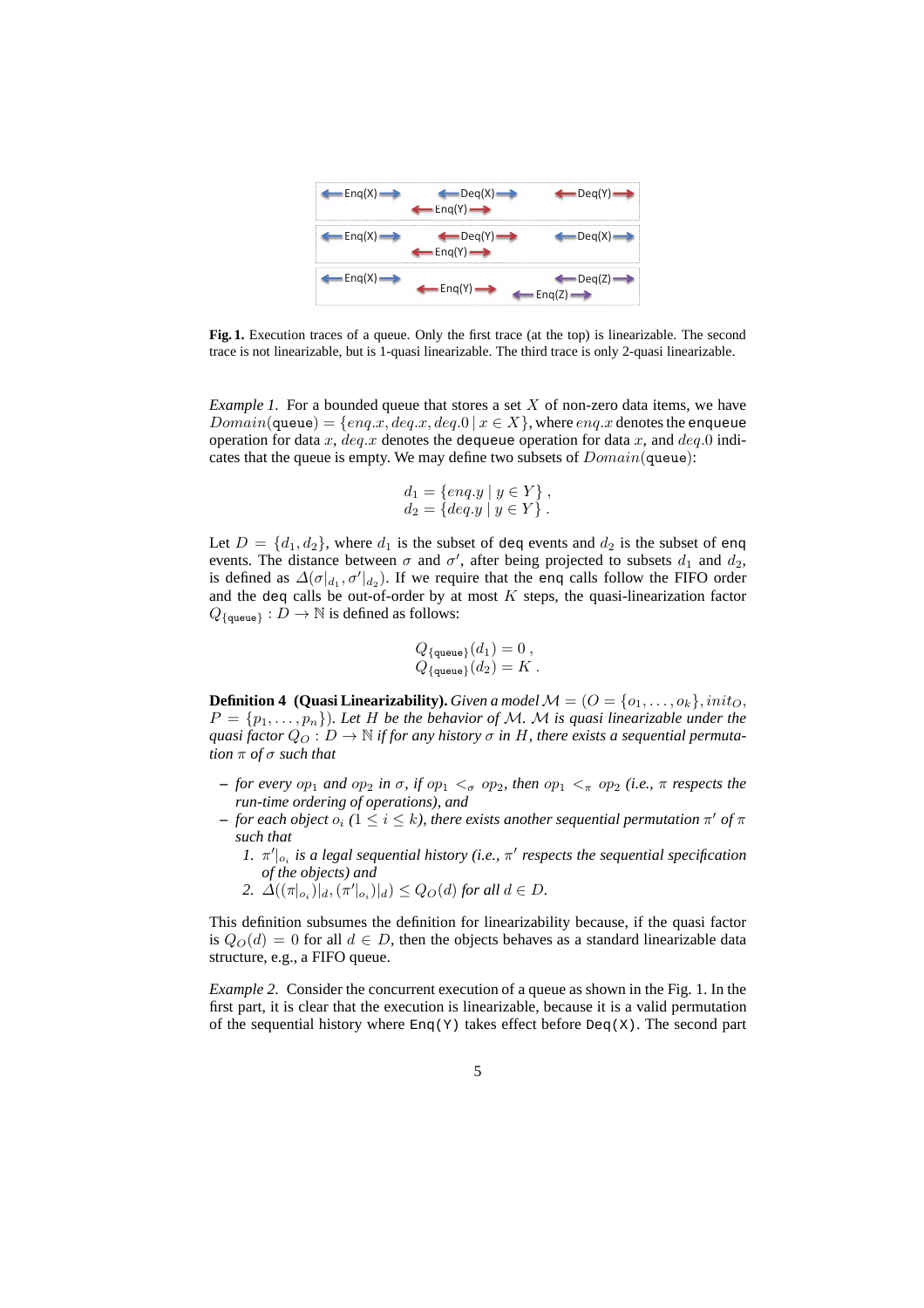is not linearizable, because the first dequeue operation is  $Deg(Y)$  but the first enqueue operation is  $\text{Eng}(X)$ . However, it is interesting to note that the second history is not far from a linearizable history, since swapping the order of the two dequeue events would make it linearizable. Therefore, flexibility is provided in dequeue events to allow them to be reordered. Similarly, for the third part, if the quasi factor is 0 (no out-oforder execution) or 1 (out-of-order by at most 1 step), then the history is not quasi linearizable. However, if the quasi factor is 2 (out-of-order by at most 2 steps), then the third history in Fig.1 is considered as quasi linearizable.

#### **2.3 Linearizability as Refinement**

Linearizability is defined in terms of the invocations and responses of high-level operations. In a real concurrent program, the high-level operations are implemented by algorithms on concrete shared data structures, e.g., a linked list that implements a shared stack object [18]. Therefore, the execution of high-level operations may have complicated interleaving of low-level actions. Linearizability of a concrete concurrent algorithm requires that, despite low-level interleaving, the history of high-level invocation and response actions still has a sequential permutation that respects both the run-time ordering among operations and the sequential specification of the objects.

For verifying standard (but not quasi) linearizability, an existing method [7, 8] can be used to check whether a real concurrent algorithm (we refer as *implementation* in this work) refines the high-level linearizable requirement (we refer as *specification* in this work). In this case, the behaviors of the implementation and the specification are modeled as labeled transition systems (LTSs), and the refinement checking is accomplished by using explicit state model checking.

**Definition 5 (Labeled Transition System).** *A Labeled Transition System (LTS) is a tuple*  $L = (S, init, Act, →)$  *where* S *is a finite set of states; init*  $\in$  S *is an initial state;* Act *is a finite set of actions; and*  $\rightarrow \subseteq S \times Act \times S$  *is a labeled transition relation.* 

For simplicity, we write  $s \stackrel{\alpha}{\to} s'$  to denote  $(s, \alpha, s') \in \to$ . The set of enabled actions at s is enabled(s) = { $\alpha \in Act \mid \exists s' \in S$ .  $s \stackrel{\alpha}{\to} s'$ }. A path  $\pi$  of L is a sequence of alternating states and actions, starting and ending with states  $\pi = \langle s_0, \alpha_1, s_1, \alpha_2, \cdots \rangle$ such that  $s_0 = init$  and  $s_i \stackrel{\alpha_{i+1}}{\rightarrow} s_{i+1}$  for all i. If  $\pi$  is finite, then  $|\pi|$  denotes the number of transitions in  $\pi$ . A path can also be infinite, i.e., containing infinite number of actions. Since the number of states are finite, infinite paths are paths containing loops. The set of all possible paths for L is written as  $paths(L)$ .

A transition label can be either a visible action or an invisible one. Given an LTS L, the set of visible actions in L is denoted by  $vis<sub>L</sub>$  and the set of invisible actions is denoted by  $invis<sub>L</sub>$ . A  $\tau$ -transition is a transition labeled with an invisible action. A state s' is *reachable* from state s if there exists a path that starts from s and ends with s', denoted by  $s \stackrel{*}{\Rightarrow} s'$ . The set of  $\tau$ -successors is  $\tau(s) = \{s' \in S \mid s \stackrel{\alpha}{\rightarrow} s' \land \alpha \in S\}$  $invis_L$ . The set of states reachable from s by performing zero or more  $\tau$  transitions, denoted as  $\tau^*(s)$ , can be obtained by repeatedly computing the  $\tau$ -successors starting from s until a fixed point is reached. We write  $s \stackrel{\tau^*}{\to} s'$  iff s' is reachable from s via only  $\tau$ -transitions, i.e., there exists a path  $\langle s_0, \alpha_1, s_1, \alpha_2, \cdots, s_n \rangle$  such that  $s_0 = s$ ,  $s_n = s'$  and  $s_i \stackrel{\alpha_{i+1}}{\rightarrow} s_{i+1} \wedge \alpha_{i+1} \in invis_L$  for all i. Given a path  $\pi$ , we can obtain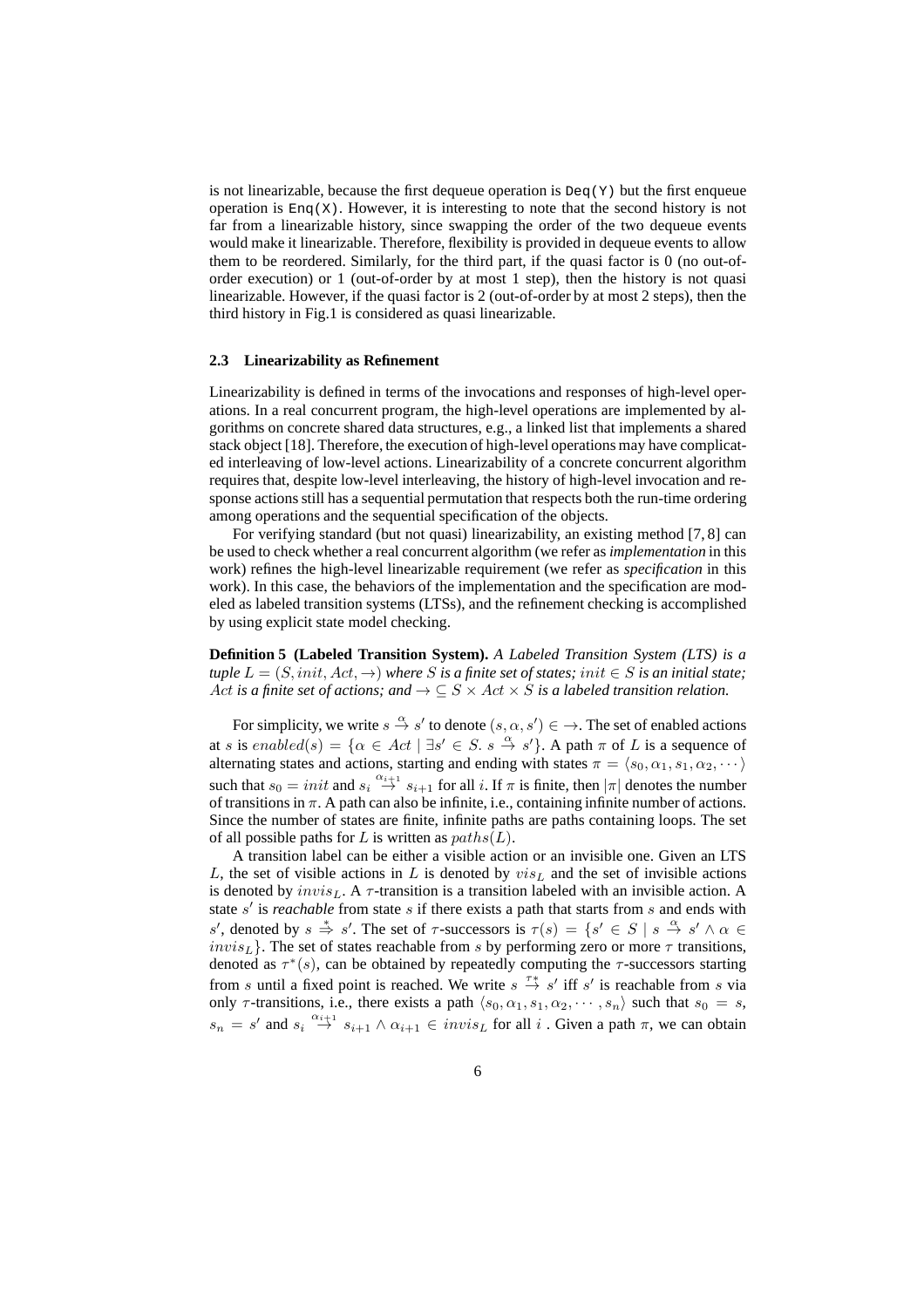

**Fig. 2.** An LTS example

a sequence of visible actions by omitting states and invisible actions. The sequence, denoted as  $trace(\pi)$ , is a trace of L. The set of all traces of L, is written as  $traces(L)$  $=\{trace(\pi) \mid \pi \in paths(L)\}.$ 

LTSs can often be shown graphically, e.g., Fig. 2 shows an example LTS, where invisible transition labels are omitted for simplicity. We define the refinement relation between two LTSs, usually called trace refinement, as follows.

**Definition 6 (Refinement).** Let  $L_1$  and  $L_2$  be two LTSs.  $L_1$  refines  $L_2$ , written as  $L_1 \sqsupseteq_T L_2$  *iff*  $traces(L_1) \subseteq traces(L_2)$ . □

In [7], we have shown that if  $L_{impl}$  is an implementation LTS and  $L_{spec}$  is the LTS of the linearizable specification, then  $L_{impl}$  is linearizable if and only if  $L_{impl} \sqsupseteq_T$ Lspec.

Algorithm 1 shows the pseudo code of the refinement checking procedure in [7, 8]. Assume that  $L_{impl}$  refines  $M_{spec}$ , then for each reachable transition in  $M_{impl}$ , denoted as impl  $\stackrel{e}{\to}$  impl', there must exist a reachable transition in  $L_{spec}$ , denoted as spec  $\stackrel{e}{\to}$ spec'. Therefore, the procedure starts with the pair of initial states of the two models, and repeatedly checks whether their have matching successor states. If the answer is no, the check at Lines 6-8 would fail, meaning that  $L_{impl}$  is not linearizable. Otherwise, for each pair of immediate successor states (impl', spec'), we add the pair to the *pending* list. The entire procedure continues until either (1) a non-matching transition in  $L_{impl}$ is found at Lines 6-8, or (2) all pairs of reachable states are checked, in which case  $L_{impl}$  is proved to be linearizable.

In Algorithm 1, the subroutine  $next(impl, spec)$  is crucially important. It takes the current states of  $L_{impl}$  and  $L_{spec}$  as input, and returns a set of state pairs of the form  $(impl', spec')$ . Here each pair  $(impl', spec')$  is one of the immediate successor state pairs of (impl, spec). They are defined as follows:

1. if  $impl \stackrel{\tau}{\rightarrow} impl'$ , where  $\tau$  is an internal event, then let  $spec' = spec$ ;

2. if  $impl \stackrel{e}{\rightarrow} impl'$ , where e is a method call event, then  $spec \stackrel{e}{\rightarrow} spec'$ ;

We have assumed, without loss of generality, that the specification model  $L_{spec}$  is deterministic. If the original specification model is nondeterministic, we can always apply standard *subset construction* (of DFAs) to make it deterministic.

# **3 Verifying Quasi Linearizability: The Overview**

Our verification problem is defined as follows: Given an implementation model  $M_{impl}$ , a specification model  $M_{spec}$ , and a quasi factor  $Q_O$ , decide whether  $M_{impl}$  is quasi linearizable with respect to  $M_{spec}$  under the quasi factor  $Q_O$ .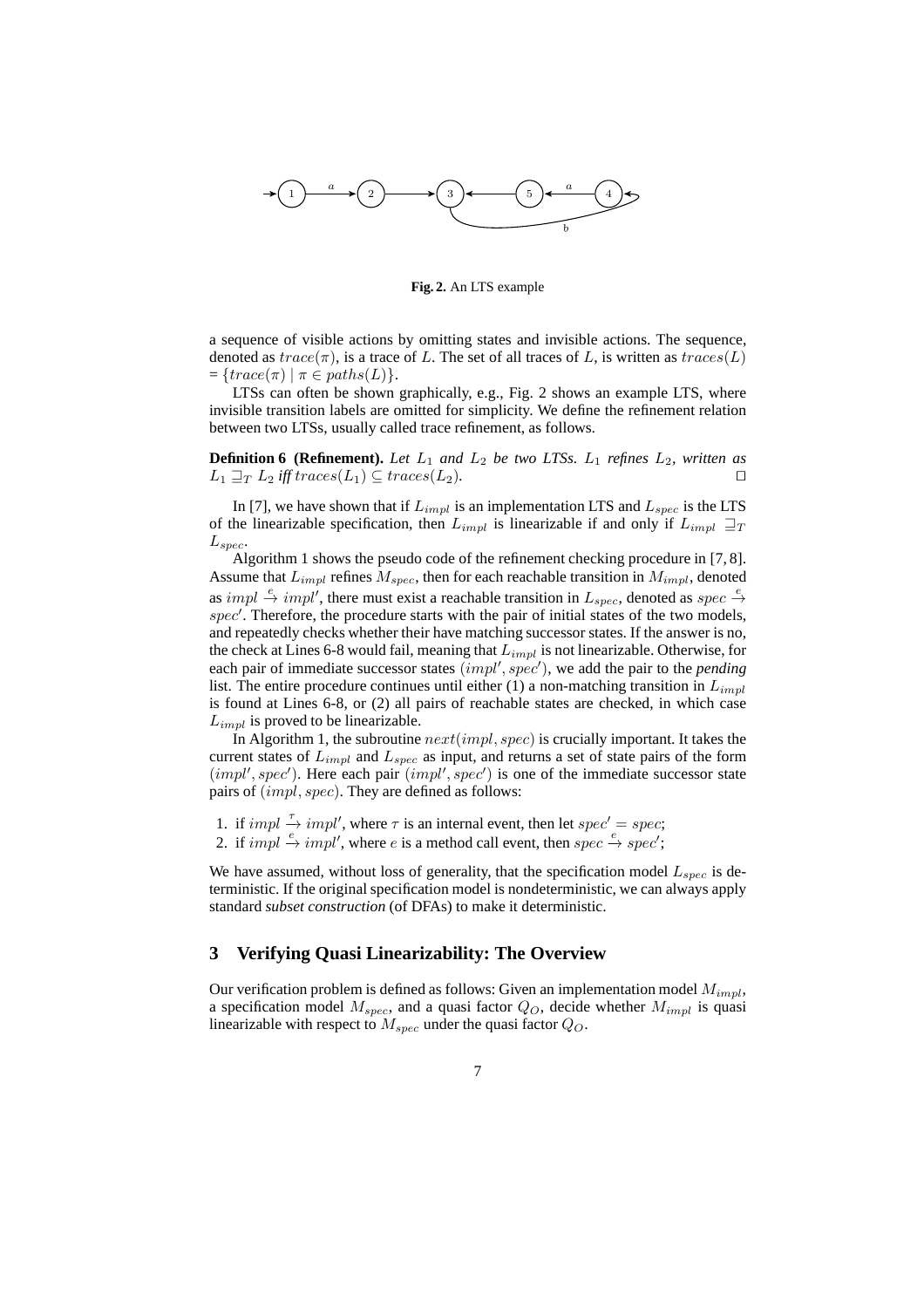**Algorithm 1** Standard Refinement Checking

- 1: Procedure Check-Refinement(impl, spec) 2: checked :=  $\emptyset$
- 
- 3: pending.push $((init_{impl}, init_{spec}))$ 4: **while** pending  $\neq \emptyset$  **do**
- 5:  $(impl, spec) :=$  pending.pop()
- 6: **if** enabled(impl)  $\nsubseteq$  enabled(spec) **then**
- 
- 7: **return** false 8: **end if**
- 9: checked := checked ∪ $\{(impl, spec)\}$
- 10: **for all**  $(impl', spec') \in next(impl, spec)$  **do**
- 11: **if**  $(impl', spec') \notin$  checked **then**
- 12: pending.push $((\overline{impl}', spec'))$
- 13: **end if**
- 14: **end for**
- 15: **end while**
- 16: **return** true



**Fig. 3.** Verifying quasi linearizability: manual approach (left) and automated approach (right).

The straightforward approach for solving the problem is to leverage the procedure in Algorithm 1. However, since the procedure checks for standard refinement relation, not quasi refinement relation, the user has to manually construct a relaxed specification model, denoted  $M'_{spec}$ , based on the given specification model  $M_{spec}$  and the quasi factor QO. This so-called *manual approach* is illustrated by Fig. 3 (left). The relaxed specification model  $M'_{spec}$  must be able to produce all histories that can be produced by  $M_{spec}$ , as well as the new histories that are allowed under the relaxed consistency condition in Definition 4.

Unfortunately, there is no systematic method, or general guideline, on constructing such relaxed specification models. Each  $M'_{spec}$  may be different depending on the type of data structures to be checked. And there is significant amount of creativity required during the process, to make sure that the new specification model is both simple enough and permissive enough. For example, to verify that a  $K$ -segmented queue [3] is quasi linearizable, we can create a relaxed specification model whose dequeue method ran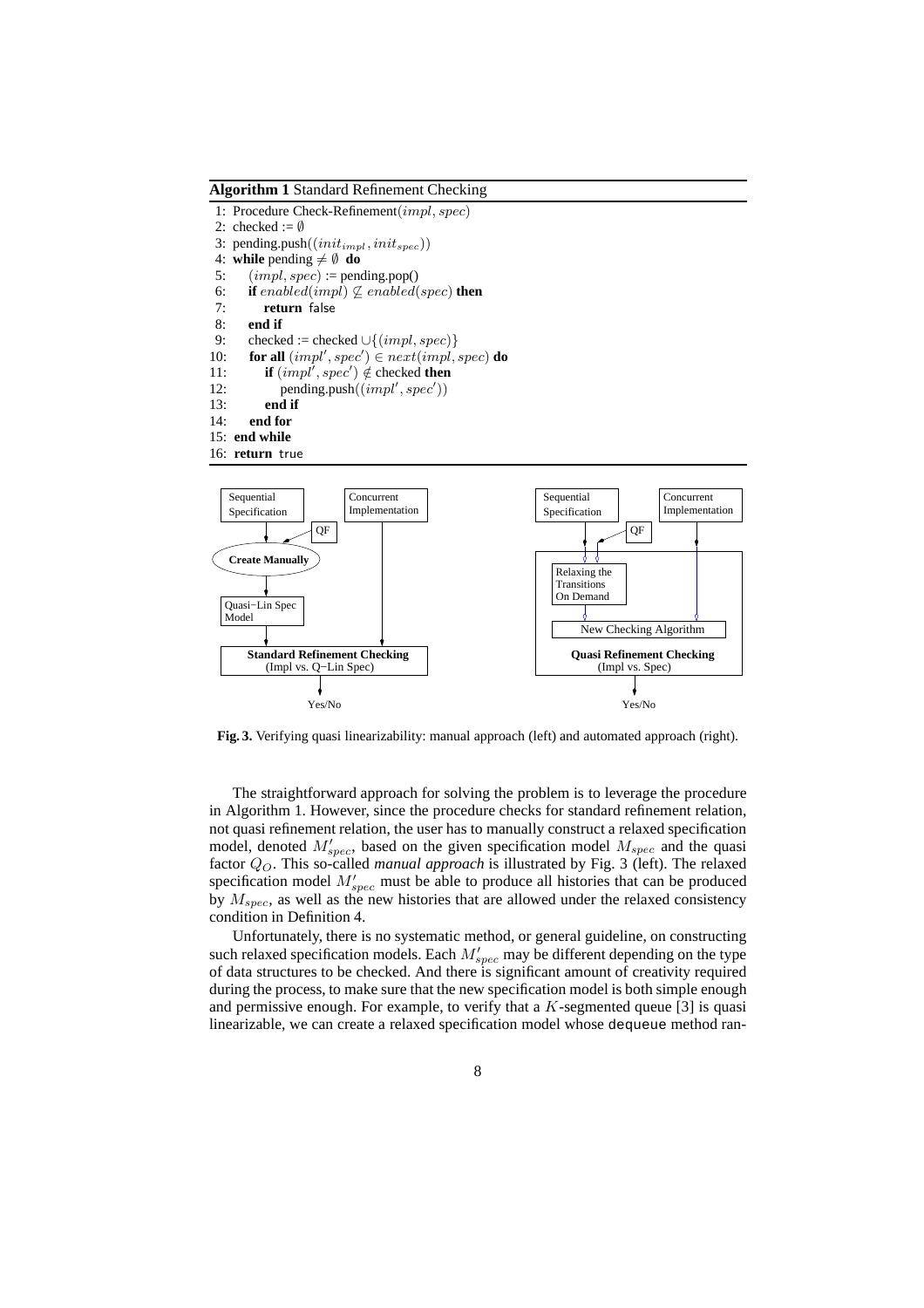domly removes one of the first  $K$  data items from the otherwise standard FIFO queue. This new model  $M'_{spec}$  will be more complex than  $M_{spec}$ , but can still be significantly simpler than the full-fledged implementation model  $M_{impl}$ , which requires the use of a complex segmented linked list.

Since the focus of this paper is on designing a fully automated verification method, we shall briefly illustrate the manual approach in Section 4, and then focus on developing an automated approach in the subsequent sections.

Our automated approach is shown in Fig. 3 (right). It is based on designing a new refinement checking algorithm that, in contrast to Algorithm 1, can directly check a *relaxed version* of the standard refinement relation between  $M_{impl}$  and  $M_{spec}$ . Therefore, the user does not need to manually construct the relaxed specification model  $M''_{spec}$ . Instead, inside the new refinement checking procedure, we systematically extend states and transitions of the specification model  $M_{spec}$  so that the new states and transitions as required by  $M'_{spec}$  are added on the fly. This would lead to the inclusion of a bounded degree of out-of-order execution on the relevant subset of operations as defined by the quasi factor  $Q_O$ . A main advantage of our new method is that the procedure is fully automated, thereby avoiding the user intervention, as well as the potential errors that may be introduced during the user's manual modeling process. Furthermore, by exploring the relaxed transitions on a *need-to* basis, rather than upfront as in the manual approach, we can reduce the number of states that need to be checked.

# **4 Verifying Quasi Linearizability via Refinement Checking**

In this section, we will briefly describe the manual approach and then focus on presenting the automated approach in the subsequent sections. Although we do not intend to promote the manual approach – since it is labor-intensive and error prune – this section will illustrate the intuitions behind our fully automated verification method.

Given the specification model  $M_{spec}$  and the quasi factor  $Q_O$ , we show how to manually construct the relaxed specification model  $M'_{spec}$  in this section. We use the standard FIFO queue and two versions of quasi linearizable queues as examples. The construction needs to be tailored case by case for the different types of data structures.

*Specification Model*  $M_{spec}$ *:* The standard FIFO queue with a bounded capacity can be implemented by using a linked list, where deq operation removes a data item at one end of the list called the *head* node, and enq operation adds a data item at the other end of the list called the *tail* node. When the queue is full, enq does not have any impact. When the queue is empty, deq returns NULL. As an example, consider a sequence of four enqueue events enq(1), enq(2), enq(3), enq(4), the subsequent dequeue events would be deq.1, deq.2, deq.3, deq.4, which obey the FIFO semantics. This is illustrated by the first history H1-a in Fig. 5.

In the PAT model checking environment, the specification model  $M_{spec}$  is written in a process algebra language, named CSP# [19].

*Implementation Model*  $M_{impl}$ : The bounded quasi linearizable queue can be implemented by using a segmented linked list. This is the original algorithm proposed by Afek *et al.* [3]. A segmented linked list is a linked list where each list node can hold  $K$  data items, as opposed to a single data item in the standard linked list. As shown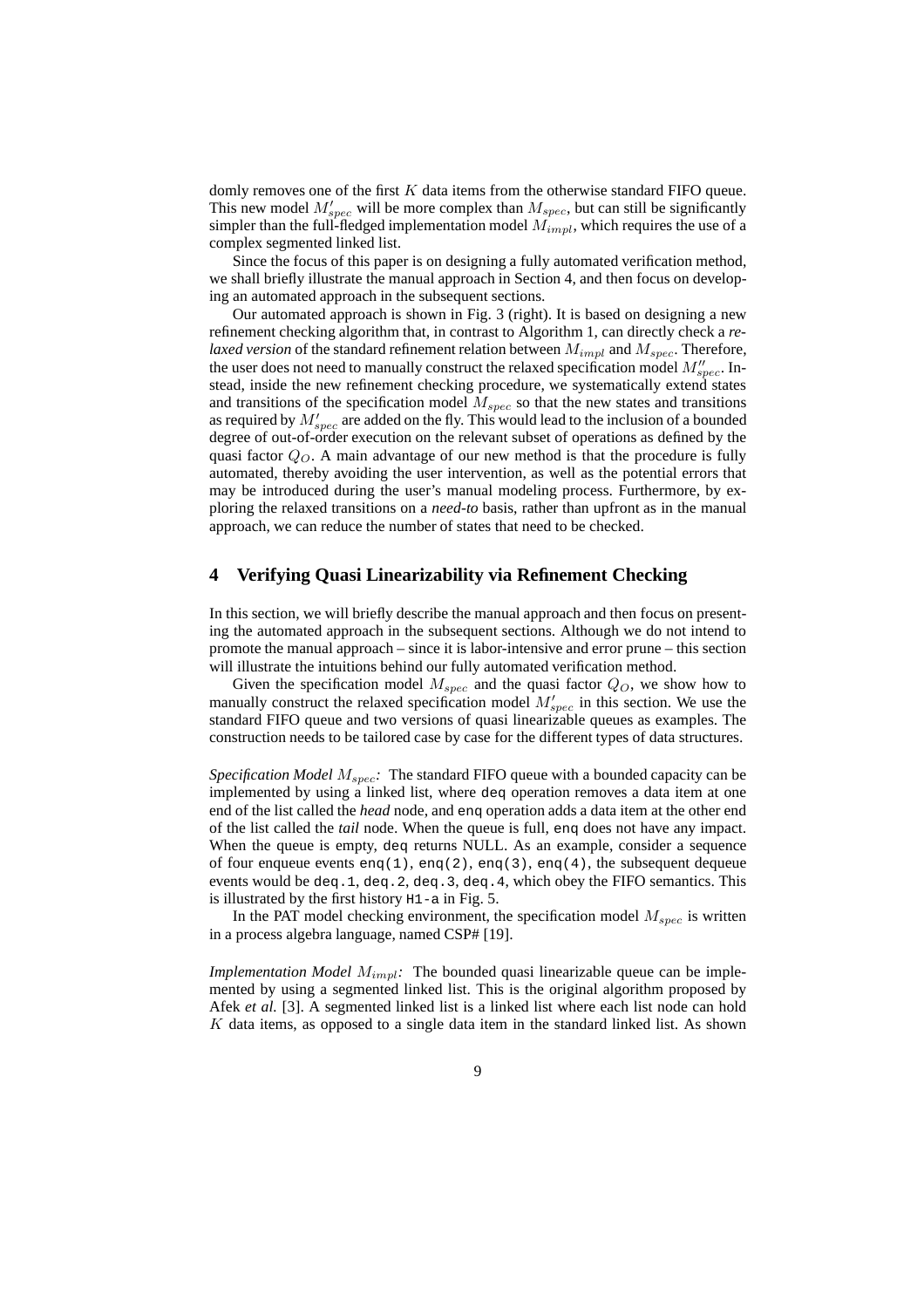

**Fig. 4.** Implementations of a 4-quasi queue

| $H1-a$      | $H1-b$      | $H1-a$      | $H1-b$      |
|-------------|-------------|-------------|-------------|
| ------      | ------      | .           | .           |
| enq(1)      | enq(1)      | enq(1)      | eng(1)      |
| eng(2)      | eng(2)      | eng(2)      | eng(2)      |
| eng(3)      | eng(3)      | eng(3)      | eng(3)      |
| enq(4)      | enq(4)      | eng(4)      | eng(4)      |
| $deg() = 1$ | $deg() = 1$ | $deg() = 2$ | $deg() = 2$ |
| $deg() = 2$ | $deg() = 2$ | $deg() = 1$ | $deg() = 1$ |
| $deg() = 3$ | $deg() = 4$ | $deg() = 3$ | $deq() = 4$ |
| $deg() = 4$ | $deg() = 3$ | $deg() = 4$ | $deg() = 3$ |
| -------     | -------     | -------     | ------      |

**Fig. 5.** Valid histories of a *1-quasi linearizable* queue, meaning that deq can be outof-order by 1. The first deq randomly returns a value from the set  $\{1, 2\}$  and the second deq returns the remaining one. Then the third deq randomly returns a value from the set  $\{3, 4\}$  and the forth deq returns the remaining one.

in Fig. 4 (lower half), these K data items form a *segment*, in which the data slots are numbered as 1, 2, ..., K. In general, the segment size needs to be set to  $(QF + 1)$ , where  $QF$  is the maximum number of out-of-order execution steps. The example in Fig. 4 has the quasi factor set to 3, meaning that a deq operation can be executed out of order by at most 3 steps. Consequently, the size of each segment is set to  $(3+1)=4$ . Since  $Q_{\text{queue}}(D_{\text{enq}}) = 0$ , meaning that the enq operations cannot be reordered, the data items are enqueued regularly in the empty slots of one segment, before the *head* points to the next segment. But for deq operations, we randomly remove one existing data item from the current segment.

*Relaxed Specification Model*  $M'_{spec}$ : Not all execution traces of  $M_{impl}$  are traces of  $M_{spec}$ . In Fig. 5, histories other than  $H1-a$  are not linearizable. However, they are all quasi linearizable under the quasi factor 1. They may be produced by a segmented queue where the segment size is  $(1+1)=2$ . To verify that  $M_{impl}$  is quasi linearizable, we construct a new model  $M_{spec}^{\prime}$ , which includes not only all histories of  $M_{spec}$  but also the histories that are allowed only under the relaxed consistency condition. In this example, we choose to construct the new model by slightly modifying the standard FIFO queue. This is illustrated in Fig. 4 (upper half), where the first  $K$  data items are grouped into a cluster. Within the cluster, the deq operation may remove any of the  $k$  data items based on randomization. Only after the first  $k$  data items in the cluster are retrieved, will the  $\deg$  move to the next k data items (a new cluster). The external behavior of this model is expected to match that of the segmented queue in Mimpl: both are *1-quasi linearizable*.

*Checking Refinement Relation:* Once  $M'_{spec}$  is available, checking whether  $M_{impl}$  refines  $M'_{spec}$  is straightforward by using Algorithm 1. For the segmented queue implementation [3], we have manually constructed  $M'_{spec}$  and checked the refinement relation in the PAT model checking environment. Our experimental results are summarized in Table 1. Column 1 shows the different quasi factors. Column 2 shows the number of segments – the capacity of the queue is  $(QF + 1) \times Seg$ . Column 3 shows the refinement checking time in seconds. Column 4 shows the total number of visited states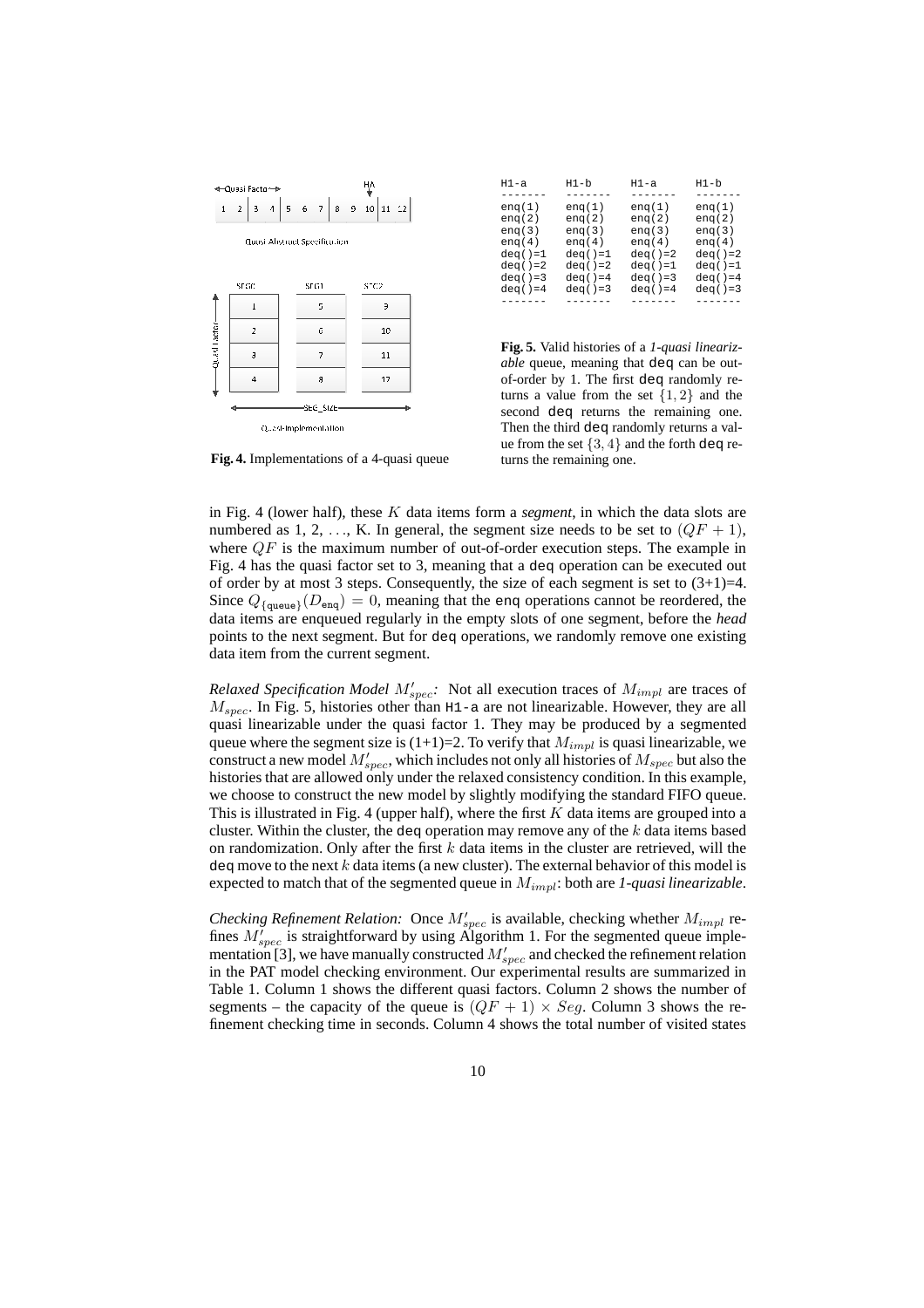| <b>Ouasi Factor</b> | #. Segment     | Verification Time (s) | #. Visited State | #. Transition |
|---------------------|----------------|-----------------------|------------------|---------------|
|                     |                | 0.1                   | 423              | 778           |
|                     | $\overline{c}$ | 0.1                   | 2310             | 4458          |
|                     | 3              | 0.1                   | 8002             | 15213         |
|                     | 4              | 0.4                   | 22327            | 41660         |
|                     | 5              | 0.9                   | 55173            | 101443        |
|                     | 6              | 2.0                   | 126547           | 230259        |
|                     | 10             | 55.9                  | 2488052          | 4421583       |
|                     | 15             | <b>MOut</b>           |                  |               |
| 2                   |                | 0.6                   | 26605            | 58281         |
| 2                   | 2              | 12.6                  | 456397           | 970960        |
| $\overline{c}$      | 3              | 130.7                 | 4484213          | 8742485       |
| $\overline{c}$      | 4              | <b>MOut</b>           |                  |               |
| 3                   |                | 8.8                   | 284484           | 638684        |
| 3                   |                | <b>MOut</b>           |                  |               |
| 4                   |                | 124.4                 | 3432702          | 7906856       |
| 4                   |                | MOut                  |                  |               |

**Table 1.** Experimental results for standard refinement checking. MOut means memory-out.

during refinement checking. Column 5 shows the total number of state transitions activated during refinement checking. The experiments are conducted on a computer with an Intel Core-i7, 2.5 GHz processor and 8 GB RAM running Ubuntu 10.04.

The experimental results in Table 1 show an exponential increase in the verification time when we increase the size of the queue or the quasi factor. This is inevitable since the size of the state space grows exponentially. However, this method requires the user to manually construct  $M'_{spec}$ , which is a severe limitation because it is often labor intensive and error prone.

For example, consider the seemingly simple random dequeued model in Fig. 4. A subtle error would be introduced if we do not use the *cluster* to restrict the set of data items that can be removed by deq operation. Assume that deq always returns one of the first  $k$  data items in the current queue. Although it appears to be correct, such implementation will not be  $k$ -quasi linearizable, because it is possible for some data item to be over-taken indefinitely. For example, if every time deq chooses *the second data item in the list*, we will have the following deq sequence: deq.2, deq.3, deq.4, ..., deq.1, where the dequeue of value 1 can be delayed by an arbitrarily long time. This is no longer a *1-quasi linearizable* queue. In other words, if the user construct  $M'_{spec}$  incorrectly, the verification result becomes invalid.

Therefore, we need to design a fully automated method to directly verify quasi linearizability of  $M_{impl}$  against  $M_{spec}$  under the given quasi factor  $QF$ .

# **5 New Algorithm for Checking the Quasi Refinement Relation**

We shall start with the standard refinement checking procedure in Algorithm 1 and extend it to directly check a relaxed version of the refinement relation between  $M_{impl}$  and  $M_{spec}$  under the given quasi factor. The idea is to establish the simulation relationship from specification to implementation while allowing relaxation of the specification.

#### **5.1 Linearizability Checking via Quasi Refinement**

The new procedure, shown in Algorithm 2, is different from Algorithm 1 as follows: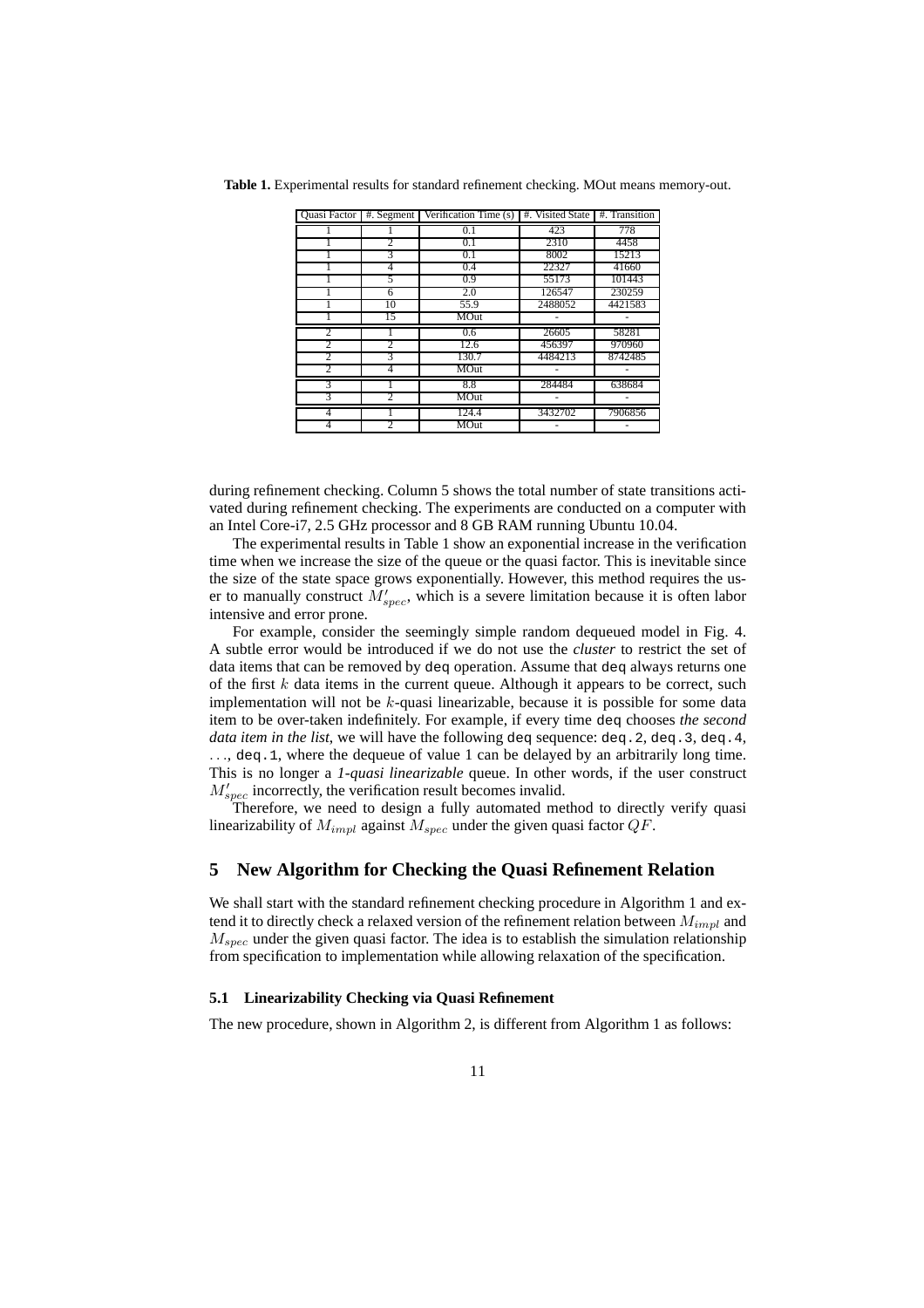**Algorithm 2** Quasi Refinement Checking

|     | 1: Procedure Check-Quasi-Refinement( $impl, spec, QF$ )                     |
|-----|-----------------------------------------------------------------------------|
|     | 2: checked := $\emptyset$                                                   |
|     | 3: pending.enqueue $((init_{impl},init_{spec}))$                            |
|     | 4: while pending $\neq \emptyset$ do                                        |
| 5:  | $(impl, spec) :=$ pending. dequeue()                                        |
| 6:  | <b>if</b> enabled(impl) $\varphi$ enabled relaxed(spec, QF) <b>then</b>     |
| 7:  | return false                                                                |
| 8:  | end if                                                                      |
| 9:  | $checked := checked \cup \{ (impl, spec) \}$                                |
| 10: | <b>for all</b> $(impl', spec') \in next\_relaxed(impl, spec, QF)$ <b>do</b> |
| 11: | <b>if</b> $(impl', spec') \notin$ checked <b>then</b>                       |
| 12: | pending.enqueue $((impl',spec'))$                                           |
| 13: | end if                                                                      |
| 14: | end for                                                                     |
|     | 15: end while                                                               |
|     | 16: return true                                                             |

- 1. We customize *pending* to make the state exploration follow a breadth-first search (BFS). In Algorithm 1, it can be either BFS or DFS based on whether *pending* is a queue or stack.
- 2. We replace *enabled(spec)* with *enabled relaxed(spec,QF)*. It will return not only the events enabled at current spec state in  $M_{spec}$ , but also the additional events allowed under the relaxed consistency condition.
- 3. We replace *next(impl,spec)* with *next relaxed(impl,spec,QF)*. It will return not only the successor state pairs in the original models, but also the additional pairs allowed under the relaxed consistency condition.

Conceptually, it is equivalent to first constructing a relaxed specification model  $M'_{spec}$ from (Mspec, QF) and then computing the *enabled(spec)* and *next(impl,spec)* on this new model. However, in this case, we are constructing  $M'_{spec}$  automatically, without the user's intervention. Furthermore, the additional states and edges that need to be added to M′ spec are processed incrementally, on a *need-to* basis.

At the high level, the new procedure performs a BFS exploration for the state pair (impl, spec), where *impl* is the state of implementation and *spec* is a state of specification. The initial implementation and specification events are enqueued into *pending* and each time we go through the while-loop, we dequeue from *pending* a state pair, and check if all events enabled at state impl match with some events enabled at state spec under the relaxed consistency condition (Line 6). If there is any mismatch, the check fails and we can return a counterexample showing how the violation happens. Otherwise, we continue until *pending* is empty. Lines 10-14 explore the new successor state pairs, by invoking *next relaxed* and add to *pending* if they have not been checked.

*Subroutine enabled\_relaxed(spec,QF):* It takes the current state spec of model  $M_{spec}$ , along with the quasi factor  $QF$ , and generates all events that are enabled at state spec.

Consider the graph in Fig. 6 as  $M_{spec}$ . Without relaxation, enabled(s<sub>1</sub>)={e<sub>1</sub>}. This is equivalent to enabled relaxed( $s_1$ , 0). However, when  $QF = 1$ , according to the dotted edges in Fig. 7, the set *enabled relaxed*( $s_1$ , 1)={ $e_1$ ,  $e_2$ ,  $e_3$ }.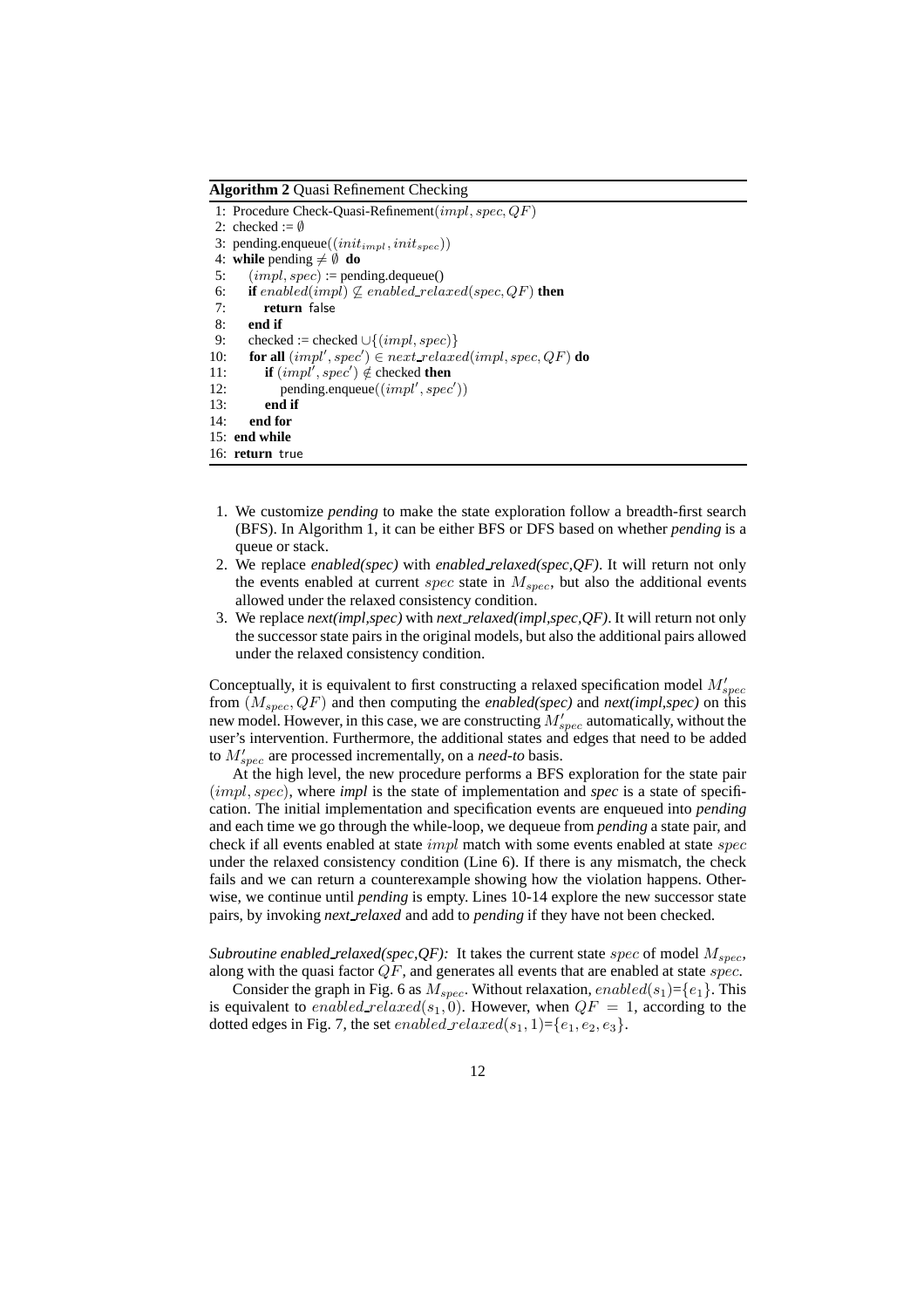

**Fig. 6.** Specification model before the addition of relaxed transitions for state  $s_1$ .



**Fig. 7.** Specification model after adding relaxed edges for state  $s_1$  and quasi factor 1.

The reason why  $e_2$  and  $e_3$  become enabled is as follows: before relaxation, starting at state  $s_1$ , there are two length-2 event sequences  $\sigma_1 = e_1, e_2$  and  $\sigma_2 = e_1, e_3$ . When  $QF = 1$ , it means an event can be out-of-order by at most 1 step. Therefore, the permutation of  $\sigma_1$  is  $\pi_1 = e_2, e_1$ , and the permutation of  $\sigma_2$  is  $\pi_2 = e_3, e_1$ . In other words, at state  $s_1$ , events  $e_2$ ,  $e_3$  can also be executed.

*Subroutine next\_relaxed*(*impl, spec, QF*): It takes the current state *impl* of  $M_{impl}$ and the current state spec of  $M_{spec}$  as input, and returns a set of state pairs of the form  $(impl', spec')$ . Similar to the definition of  $next(impl, spec)$  in Section 2, we define each pair  $(impl', spec')$  as follows:

- 1. if  $impl \stackrel{\tau}{\rightarrow} impl'$ , where  $\tau$  is an internal event, then let  $spec' = spec$ ;
- 2. if  $impl \stackrel{e}{\rightarrow}$  impl', where e is a method call event, then spec  $\stackrel{e}{\rightarrow}$  spec' where event  $e \in enabled\_relaxed(spec, QF)$  is enabled at spec after relaxation.

For example, when  $spec = s_1$  in Fig. 6, and the quasi factor is set to 1 – meaning that the event at state  $s_1$  can be out-of-order by at most one step – the procedure *next\_relaxed(impl,s*<sub>1</sub>, 1) would return not only  $(impl', s<sub>2</sub>)$ , but also  $(impl', s<sub>6</sub>)$  and  $(impl', s<sub>7</sub>)$ , as indicated by the dotted edges in Fig. 7. The detailed algorithm for generation of the relaxed next states in specification is described in Section 5.2.

# **5.2 Generation of Relaxed Specification**

In this subsection, we show how to relax the specification  $M_{spec}$  by adding new states and transitions – those that are allowed under the condition of quasi linearizability – to form a new specification model. Notice that we accomplish this automatically, and incrementally, on a *need-to* basis.

For each state  $spec$  in  $M_{spec}$ , we compute all the event sequences starting at  $spec$ with the length ( $QF + 1$ ). These event sequences can be computed by using a simple graph traversal algorithm, e.g. a breadth first search.

Fig. 6 shows an example for the computation of these event sequences. The specification model  $M_{spec}$  has the following set of states  $\{s_1, s_2, s_3, s_4, s_5\}$ . Suppose that the current state is  $s_1$  (in step 0), then the current frontier state set is  $\{s_1\}$ , and the current event sequence is  $\langle s_1 \rangle$ . The results of each BFS step is shown in Table 2. In step 1, the frontier state set is  $\{s_2\}$ , and the event sequence becomes  $\langle s_1 \stackrel{e_1}{\rightarrow} s_2 \rangle$ . In step 2, the frontier state set is  $\{s_3, s_4\}$ , and the event sequence is split into two sequences. One is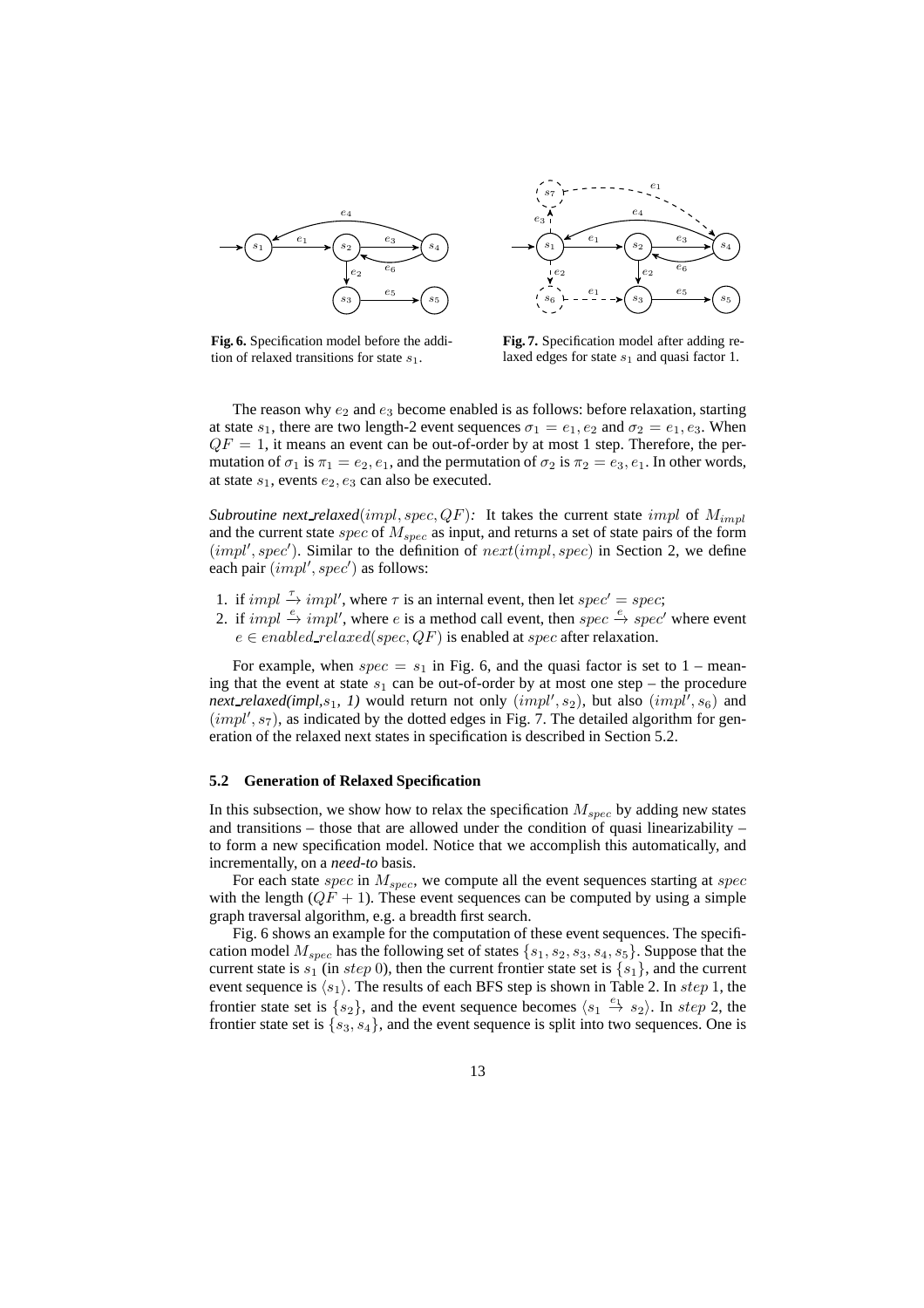Table 2. Specification Sequence Generation at State  $s_1$ 

| <b>BFS</b> Steps (Frontier) |                | EventSequences                                                                                                                                                                                                                                                                                                                                                     |
|-----------------------------|----------------|--------------------------------------------------------------------------------------------------------------------------------------------------------------------------------------------------------------------------------------------------------------------------------------------------------------------------------------------------------------------|
| step 0                      | $\{s_1\}$      | $(S_1)$                                                                                                                                                                                                                                                                                                                                                            |
| step 1                      | $\{s_2\}$      | $\langle s_1 \stackrel{e_1}{\rightarrow} s_2 \rangle$                                                                                                                                                                                                                                                                                                              |
| step 2                      | $\{s_3, s_4\}$ | $\langle s_1 \stackrel{e_1}{\rightarrow} s_2 \stackrel{e_2}{\rightarrow} s_3 \rangle \langle s_1 \stackrel{e_1}{\rightarrow} s_2 \stackrel{e_3}{\rightarrow} s_4 \rangle$                                                                                                                                                                                          |
| step 3                      |                | $\{s_5, s_2, s_1\} \begin{pmatrix} s_1 \stackrel{e_1}{\rightarrow} s_2 \stackrel{e_2}{\rightarrow} s_3, s_5 \end{pmatrix} \langle s_1 \stackrel{e_1}{\rightarrow} s_2 \stackrel{e_3}{\rightarrow} s_4 \stackrel{e_6}{\rightarrow} s_2 \rangle \langle s_1 \stackrel{e_1}{\rightarrow} s_2 \stackrel{e_3}{\rightarrow} s_4 \stackrel{e_4}{\rightarrow} s_1 \rangle$ |

 $\langle s_1 \stackrel{e_1}{\rightarrow} s_2 \stackrel{e_2}{\rightarrow} s_3 \rangle$  and the other is  $\langle s_1 \stackrel{e_1}{\rightarrow} s_2 \stackrel{e_3}{\rightarrow} s_4 \rangle$ . The traversal continues until the BFS depth reaches  $(QF + 1)$ .

After completing the  $(QF + 1)$  steps of BFS starting at state spec, as described above, we are able to evaluate the following subroutines:

- **–** enabled relaxed(spec, QF),
- **–** next relaxed(impl, spec, QF).

Consider the quasi factor  $QF = 0$  in Fig. 6. In this case, only event  $e_1$  is enabled at  $s_1$ . For  $QF = 1$ , however, events  $e_2, e_3$  are also enabled, as shown by the results at step 2 in Table 2. For  $QF = 2$ , events  $e_4, e_5, e_5$  are also enabled, as shown by the results at step 3 in the table.

We transform the original specification model in Fig. 6 to the relaxed specification model in Fig. 7 for  $QF = 1$ . The dotted states and edges are newly added to reflect the relaxation. More specifically, for  $QF = 1$ , we will reach  $(QF + 1) = 2$  steps during the BFS. At step 2, there are two existing sequences  $\{e_1, e_2\}$  and  $\{e_1, e_3\}$ . For each existing sequence, we compute all possible permutation sequences. In this case, the permutation sequences are  $\{e_2, e_1\}$  and  $\{e_3, e_1\}$ . For each newly generated permutation sequence, we add new edges and states to the specification model. From an initial state  $s_1$ , if we follow the new permutation  $\{e_2, e_1\}$ , as shown in Fig. 7, the transition  $e_2$  will lead to newly formed pseudo state  $s_6$  and from this state it is reconnected back to the original state  $s_3$  via transition  $e_1$ . Similarly, if we follow the new permutation  $\{e_3, e_1\}$ , the transition  $e_3$  will lead to newly formed pseudo state  $s_7$ , and from this state it is reconnected back to state  $s_4$  via transition  $e_1$ .

This relaxation process needs to be conducted by using every existing state of  $M_{spec}$ as the starting point (for BFS up to  $QF + 1$  steps) and then adding the new states and edges. In our new algorithm, this process is conducted on the fly.

The pseudo code of this relaxation process is shown in Algorithm 3 explains the high level pseudo-code for expanding the state space for the current specification state under the check. Let  $SEQ = \{seq_1, seq_2, seq_3, ..., seq_k\}$  be the sequences which are reachable from the state  $s_0$  in  $M_{spec}$  for a given quasi factor QF. Each sequence  $seq \in$  $SEQ$  is permuted to get all the possible paths for that trace. A new state is formed with a new transition for each event in the permuted sequences, thereby allowing the relaxed refinement checking of the implementation trace.

# **6 Experiments**

We have implemented and evaluated the quasi linearizability checking method in the PAT verification framework [14]. Our new algorithm can directly check a relaxed ver-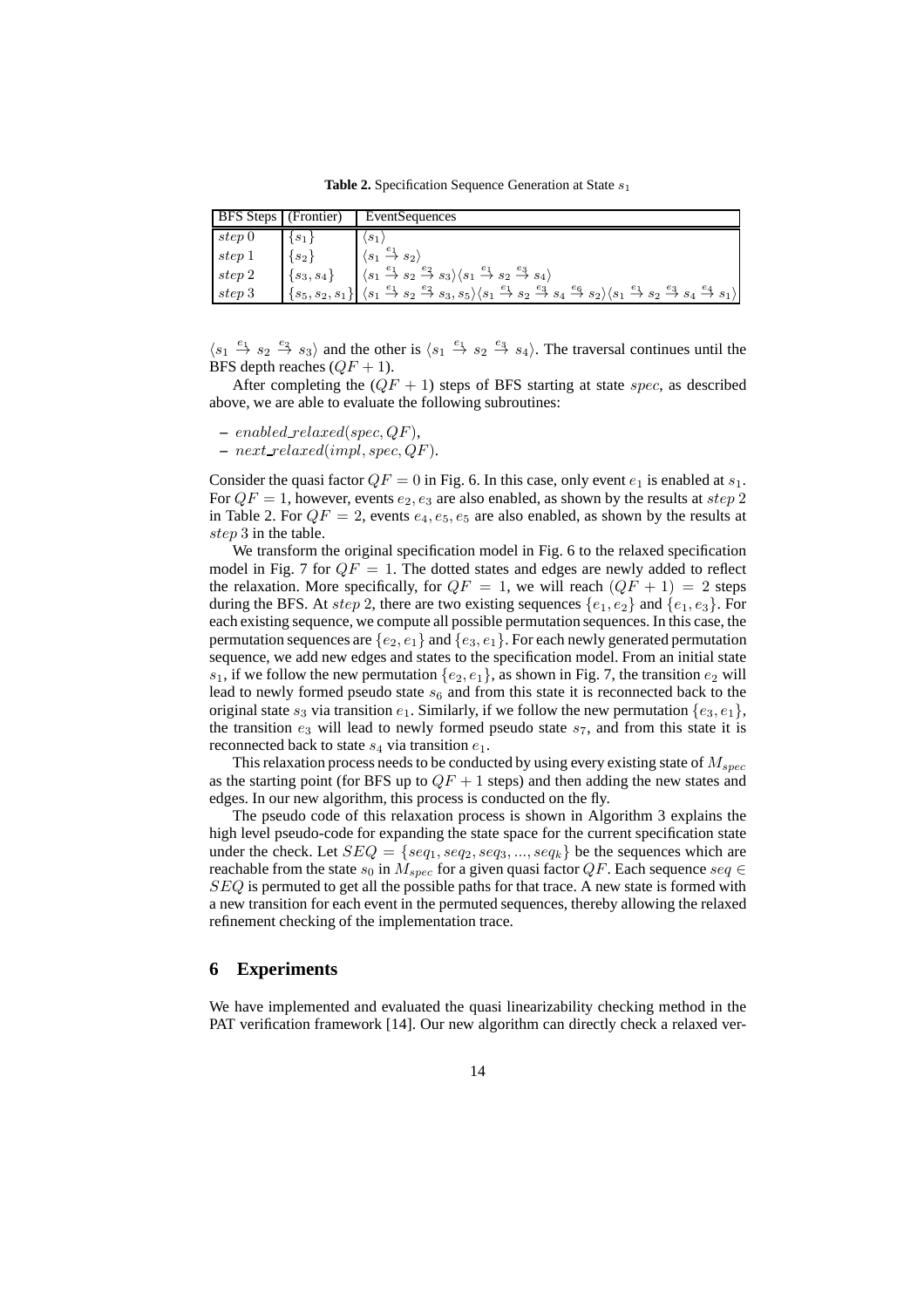**Algorithm 3** Pseudo-code for Expanding Specification Under Check

1: Let  $s_0$  be a specification state and  $QF$  be the quasi factor

- 2: Let  $SEQ = \{seq_1, seq_2, seq_3, \cdots, seq_k\}$  be the set of all possible event sequences reachable from  $s_0$  in  $M_{spec}$  such that for  $1 \leq i \leq k$ , the length of  $seq_i$  is less than or equal to *QF* + 1
- 3: **for all** *seq* in *SEQ* **do**
- 4: Let *PERMUT SEQ* be the set of permutations of *seq*
- 5: **for all** *perm* in *PERMUT SEQ* **do**
- 6: Let  $perm = \langle e_1, e_2, \cdots, e_n \rangle$
- 7: Let  $s_n$  be the specification state reached from  $s_0$  via  $seq$ <br>8: **if** *perm* is not equal to *seq* **then**
- 8: **if** *perm* is not equal to *seq* **then**
- 9: **for all**  $e_i$  where  $1 \leq i < n$  **do**<br>10: Create a new state  $s_i$  and a
	- Create a new state  $s_i$  and a new transition from  $s_{i-1}$  to  $s_i$  via event  $e_i$
- 11: **end for**
- 12: Create a new transition from  $s_{n-1}$  to  $s_n$  via  $e_n$
- 13: **end if**
- 14: **end for**
- 15: **end for**

**Table 3.** Statistics of Benchmark Examples

| Class                 | Description                                                                                       | Linearizable   | Ouasi Lin.     |
|-----------------------|---------------------------------------------------------------------------------------------------|----------------|----------------|
| Quasi Queue (3)       | Segmented linked list implementation (size=3)                                                     | No             | <b>Yes</b>     |
| Quasi Queue (6)       | Segmented linked list implementation (size=6)                                                     | N <sub>0</sub> | Yes            |
| Quasi Queue (9)       | Segmented linked list implementation (size=9)                                                     | No             | Yes            |
| Queue buggy1          | Segmented queue with a bug (Dequeue on the empty<br>queue may erroneously change current segment) | N <sub>0</sub> | N <sub>0</sub> |
| Queue buggy2          | Segmented queue with a bug (Dequeue may get<br>value from a wrong segment)                        | N <sub>0</sub> | N <sub>0</sub> |
| Lin. Queue            | A linearizable (hence quasi) implementation                                                       | Yes            | <b>Yes</b>     |
| O. Priority Queue (3) | Segmented linked list implementation (size=3)                                                     | No             | <b>Yes</b>     |
| Q. Priority Queue (6) | Segmented linked list implementation (size=6)                                                     | N <sub>0</sub> | Yes            |
| O. Priority Queue (9) | Segmented linked list implementation (size=9)                                                     | No             | <b>Yes</b>     |
| Priority Queue buggy  | Segmented priority queue (Dequeue on the empty<br>priority queue may change current segment)      | N <sub>0</sub> | N <sub>0</sub> |
| Lin. Stack            | A linearizable (hence quasi) implementation                                                       | Yes            | Yes            |

sion of the refinement relation. This new algorithm subsumes the standard refinement checking procedure that has already been implemented in PAT. In particular, when  $QF = 0$ , our new procedure degenerates to the standard refinement checking procedure. When  $QF > 0$ , our new procedure has the added capability of checking for the quantitatively relaxed refinement relation. Our algorithm can directly handle the implementation model  $M_{impl}$ , the standard (not quasi) specification model  $M_{spec}$ , and the quasi factor  $QF$ , thereby completely avoiding the user's intervention.

We have evaluated our new algorithm on a set of models of standard and quasi linearizable concurrent data structures [3, 5, 6, 4], including queues, stacks, quasi queues, quasi stacks, and quasi priority queues. For each data structure, there can be several variants, each of which has a slightly different implementation. In addition to the implementations that are known to be linearizable and quasi linearizable, we also have versions which initially were thought to be correct, but were subsequently proved to be buggy by our verification tool. The characteristics of all benchmark examples are shown in Table 3. The first two columns list the name of the concurrent data structures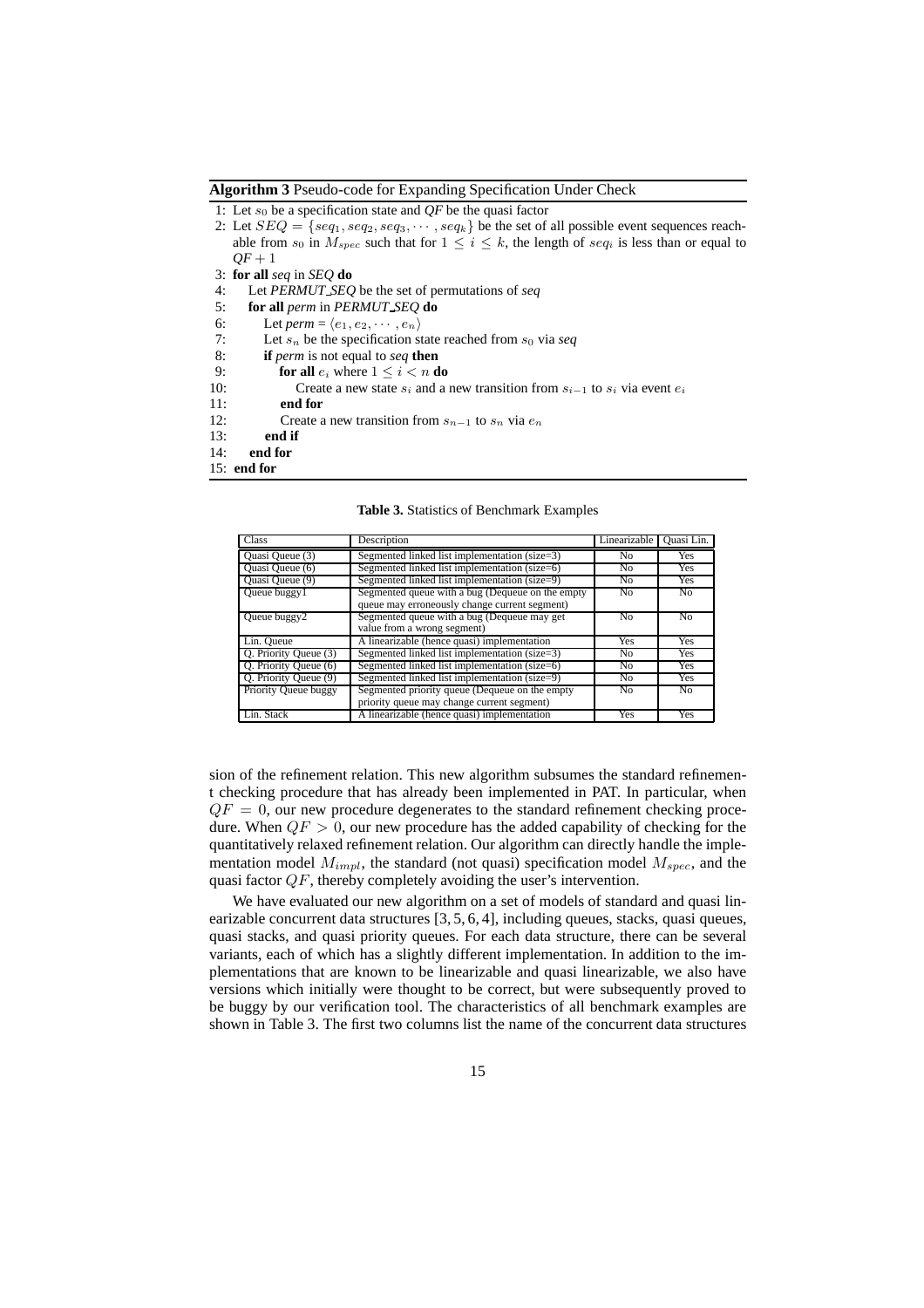| Class                |       |           | Verification Time (s) Number of Visited States Number of Visited Transitions |
|----------------------|-------|-----------|------------------------------------------------------------------------------|
| Quasi Queue(3)       | 7.2   | 126,810   | 248.122                                                                      |
| Quasi Queue(6)       | 21.2  | 237,760   | 468,461                                                                      |
| Quasi Queue(9)       | 114.5 | 1,741,921 | 3,424,280                                                                    |
| Oueue buggy1         | 0.4   | 1.204     | 809                                                                          |
| Oueue buggy2         | 0.1   | 345       | 345                                                                          |
| Lin. Queue           | 5.5   | 240,583   | 121,548                                                                      |
| O. Priority Queue(3) | 12.2  | 106,385   | 195,235                                                                      |
| O. Priority Queue(6) | 34.3  | 472.981   | 918,530                                                                      |
| Q. Priority Queue(9) | 198.4 | 1,478,045 | 2,905,016                                                                    |
| Priority Queue buggy | 5.4   | 894       | 894                                                                          |
| Lin. Stack           | 0.2   | 2.690     | 6.896                                                                        |

**Table 4.** Results for Checking Quasi Linearizability with 2 threads and  $QF = 2$ 

and a short description of the implementation. The next two columns show whether the implementation is linearizable and quasi linearizable.

Table 4 shows the results of the experiments. The experiments are conducted on a computer with an Intel Core-i7, 2.5 GHz processor and 8 GB RAM running Ubuntu 10.04. The first column shows the statistics of the test program, including the name and the size of benchmark. The next three columns show the runtime performance, consisting of the verification time in seconds, the total number of visited states, and the total number of transitions made. The number of states and the running time for each of the models increase with the data size.

For 3 segmented quasi queue with quasi factor 2, the verification completes in 7.2 seconds. It is much faster than the first approach presented in Section 4, where the same setting requires 130.7 seconds for the verification. Subsequently, as the size increases, the time to verify the quasi queue increases. For queue with size 6 and 9, verification is completed in 21.2 seconds and 114.5 seconds, respectively. For the priority queues where enqueue and dequeue operations are performed based on the priority, the verification time is higher than the regular quasi queue. Also, it is important to note that the counterexample is produced with exploration of only part of the state space for the buggy models. The verification time is much faster for the buggy queue, which shows that our approach is effective if the quasi linearizability is not satisfied. In all test cases, our method was able to correctly verify quasi linearizability of the implementation or detect the violations.

# **7 Related Work**

In the literature, although there exists a large body of work on formally verifying linearizability in models of data structure implementations, none of them can verify quasi linearizability. For example, Liu et al. [7, 8] use a process algebra based tool to verify that an implementation model refines a specification model – the refinement relation implies linearizability. Vechev et al. [9] use the SPIN model checker to verify linearizability in a Promela model. Cern $\acute{\text{y}}$  et al. [10] use automated abstractions together with model checking to verify linearizability properties. There also exists some work on proving linearizability by constructing mechanical proofs, often with significant manual intervention (e.g., [12, 13]).

There are also runtime verification algorithms such as Line-Up [11], which can directly check the actual source code implementation but for violations on bounded ex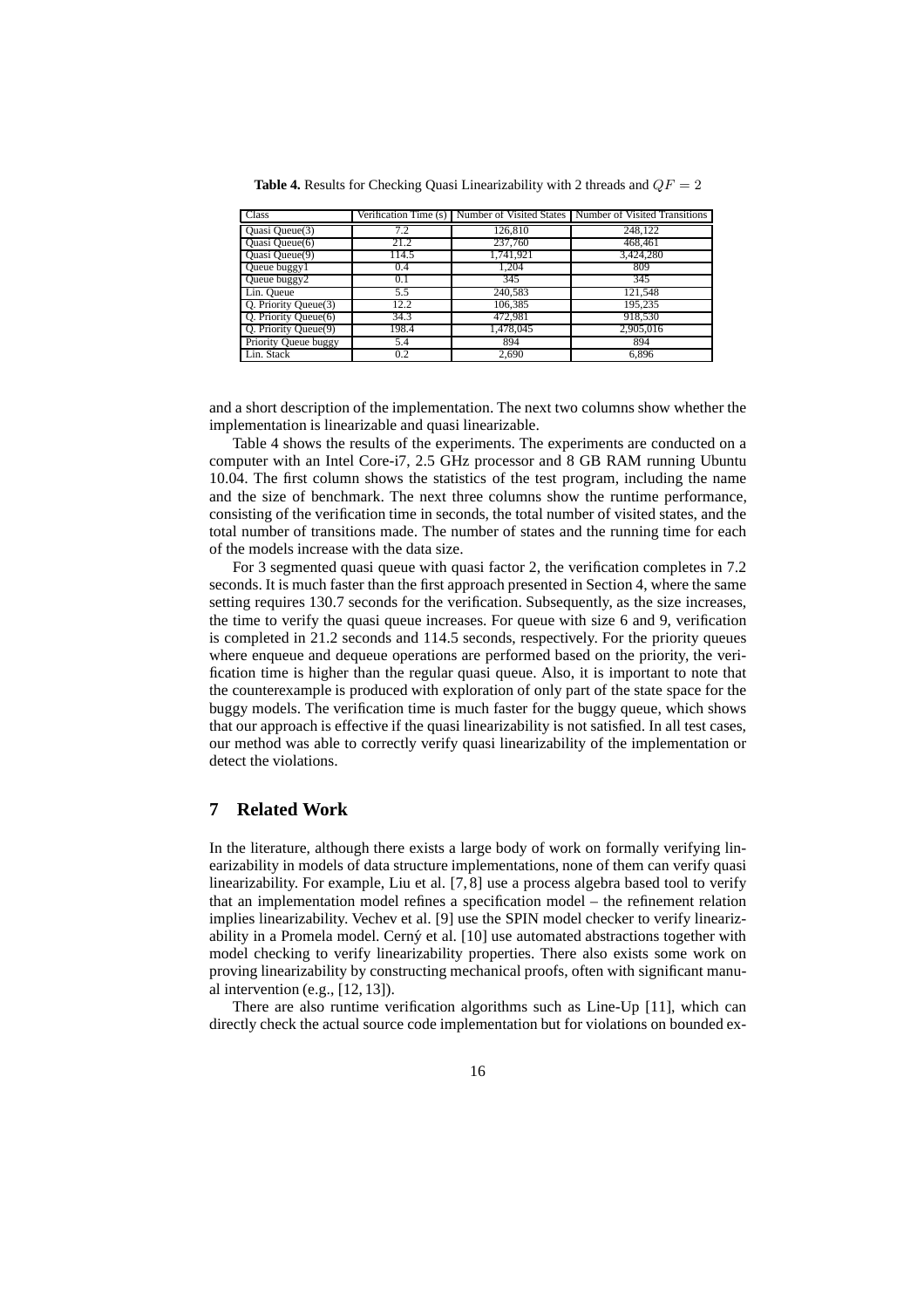ecutions and deterministic linearizability. However, quasi linearizable data structures are inherently nondeterministic. For example, the deq operation in a quasi queue implementation may choose to return any of the first  $k$  items in a queue. To the best of our knowledge, no existing method can directly verify quasi linearizability for execution traces of unbounded length.

Besides (quasi) linearizability, there also exist many other consistency conditions for concurrent computations, including sequential consistency [20], quiescent consistency [21], and eventual consistency [22]. Some of these consistency conditions in principle may be used for checking the correctness of data structure implementations, although so far, none of them is as widely used as (quasi) linearizability. These consistency conditions do not involve quantitative aspects of the properties. We believe that it is possible to extend our refinement algorithm to verify some of these properties. However, we leave it for future work.

Outside the domain of concurrent data structures, *serializability* and *atomicity* are two popular correctness properties for concurrent programs, especially at the application level. There exists a large body of work on both static and dynamic analysis for detecting violations of such properties (e.g., [23, 24] and [25–28]). These existing methods are different from ours because they are checking different properties. Although atomicity and serializability are fairly general correctness conditions, they have been applied mostly to the correctness of shared memory accesses at the load/store instruction level. Linearizability, in contrast, defines correctness condition at the method call level. Furthermore, existing methods for checking atomicity and serializability do not deal with the quantitative aspects of the properties.

# **8 Conclusions**

We have presented a new method for formally verifying quasi linearizability of the implementation models of concurrent data structures. We have explored two approaches, one of which is based on manual construction of the relaxed specification model, whereas the other is fully automated, and is based on checking a relaxed version of the refinement relation between the implementation model and the specification model. We believe that the automated refinement checking algorithm can be further optimized to improve performance. For future work, we plan to incorporate advanced state space reduction techniques such as symmetry reduction and partial order reduction.

# **References**

- 1. Herlihy, M., Wing, J.M.: Linearizability: A correctness condition for concurrent objects. ACM Trans. Program. Lang. Syst. **12**(3) (1990) 463–492
- 2. Herlihy, M., Shavit, N.: The art of multiprocessor programming. Morgan Kaufmann (2008)
- 3. Afek, Y., Korland, G., Yanovsky, E.: Quasi-Linearizability: Relaxed consistency for improved concurrency. In: International Conference on Principles of Distributed Systems. (2010) 395–410
- 4. Henzinger, T.A., Sezgin, A., Kirsch, C.M., Payer, H., Sokolova, A.: Quantitative relaxation of concurrent data structures. In: ACM SIGACT-SIGPLAN Symposium on Principles of Programming Languages. (2013)